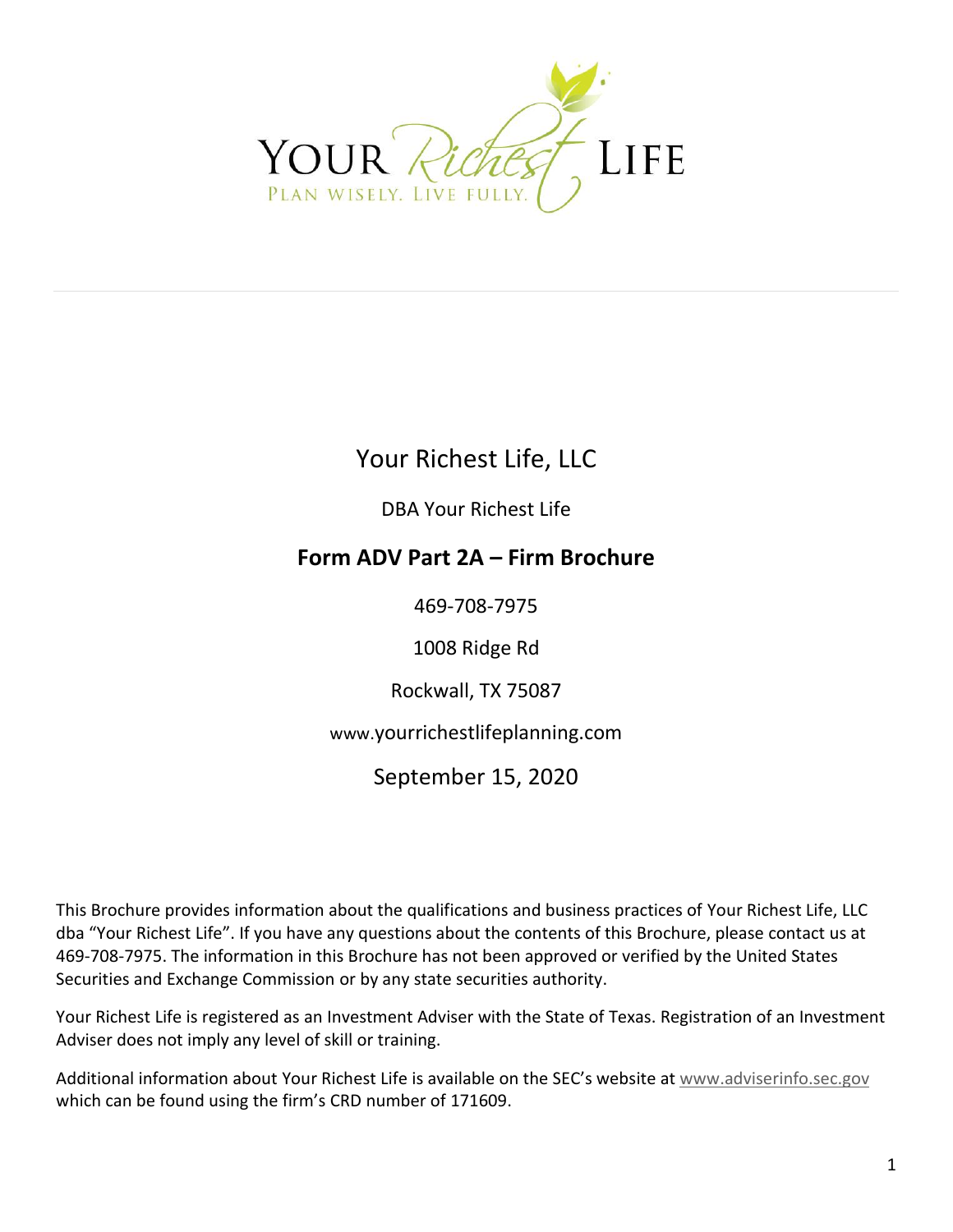## <span id="page-1-0"></span>Item 2: Material Changes

### **Annual Update**

The Material Changes section of this brochure will be updated annually, or when material changes occur since the previous release of the Firm Brochure.

The following material changes have been made since the last amendment filed on July 10, 2020:

- YRL does not utilize third-party money managers. Therefore Item 4, 5, and 7 have been updated.
- YRL has updated the disclosure language in Item 16.

If you have any questions regarding these changes, please contact Katie Brewer at 469-708- 7975 or at [katie@yrlplanning.com](mailto:katie@yrlplanning.com)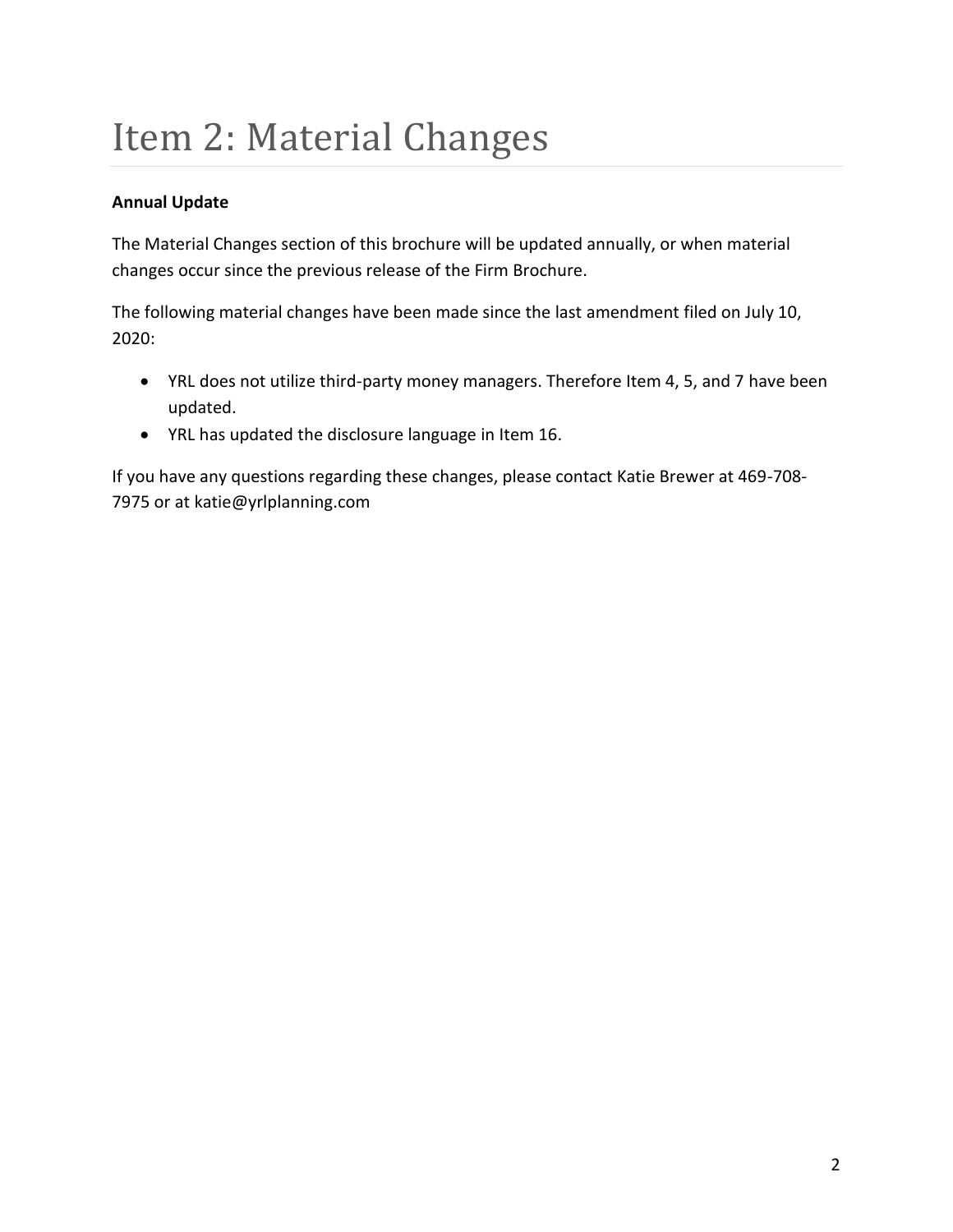## <span id="page-2-0"></span>Item 3: Table of Contents

### **Contents**

| Item 11: Code of Ethics, Participation or Interest in Client Transactions and Personal Trading . 16 |  |
|-----------------------------------------------------------------------------------------------------|--|
|                                                                                                     |  |
|                                                                                                     |  |
|                                                                                                     |  |
|                                                                                                     |  |
|                                                                                                     |  |
|                                                                                                     |  |
|                                                                                                     |  |
|                                                                                                     |  |
|                                                                                                     |  |
|                                                                                                     |  |
|                                                                                                     |  |
|                                                                                                     |  |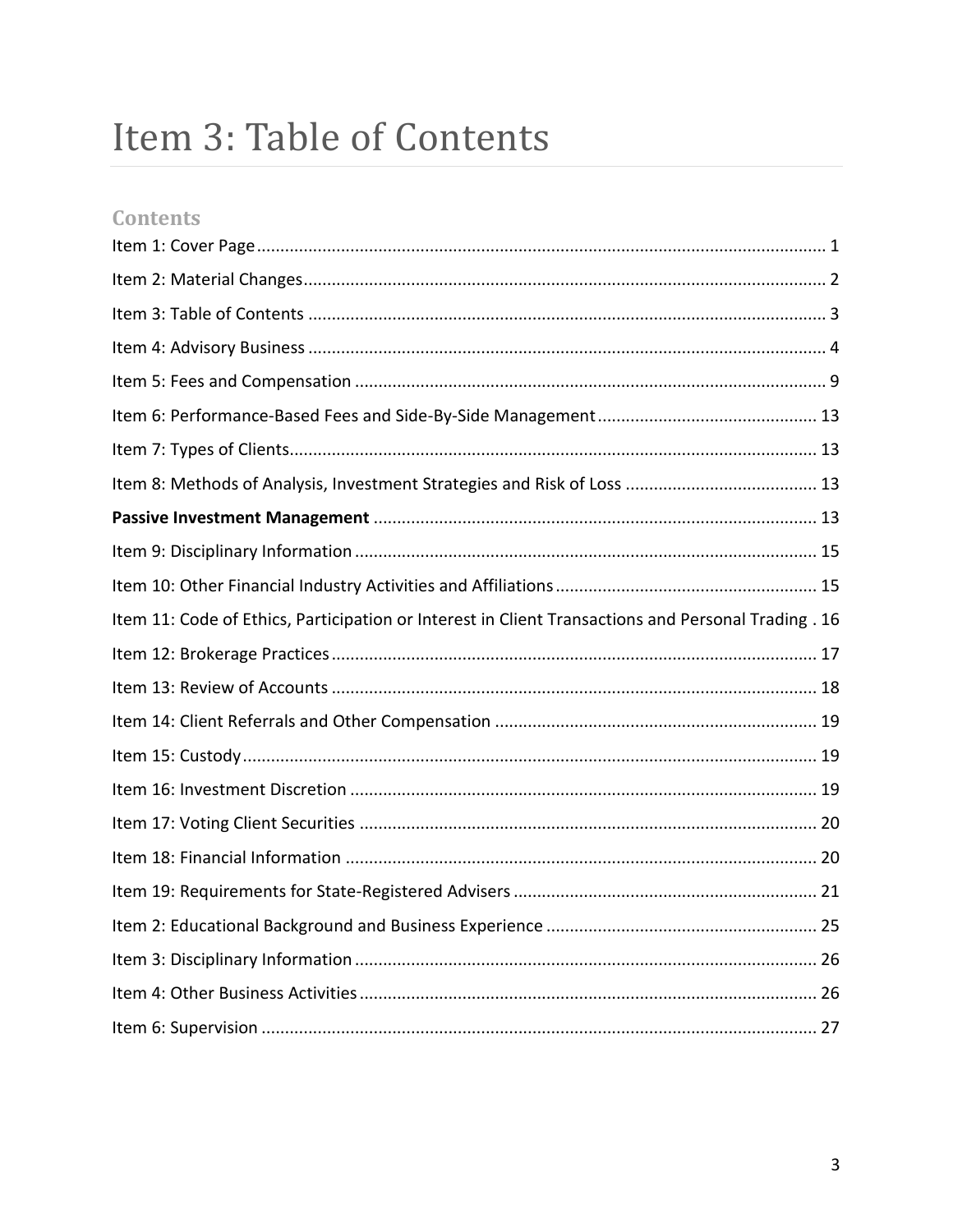## <span id="page-3-0"></span>Item 4: Advisory Business

### **Description of Advisory Firm**

Your Richest Life, LLC is a financial planning and investment advisory firm. We were founded in June 2014. Katie Brewer is the principal owner and a licensed Investment Advisor Representative of Your Richest Life. The non-discretionary Assets Under Management as of 12/31/2019 were \$7,934,733 for 26 accounts.

### **Types of Advisory Services**

### **Comprehensive Financial Planning**

This service involves working one-on-one with a planner over an extended period of time. By paying a monthly/quarterly retainer, clients get continuous access to a planner who will work with them to design their plan. The planner will monitor the plan, recommend any changes, and ensure the plan is up to date.

Upon desiring a comprehensive plan, a client will be guided through establishing their goals and values around money. The client will be required to provide information to help complete the following areas of analysis: net worth, cash flow, insurance, credit scores/reports, employee benefit, retirement planning, insurance, investments, college planning, and estate planning.

Once the client's information is reviewed, their plan will be built and analyzed, and then the findings, analysis and potential changes to their current situation will be reviewed with the client. Clients subscribing to this service will receive a written or an electronic report, providing the client with a detailed financial plan designed to achieve his or her stated financial goals, suitability, and objectives. If follow up meetings are required, we will schedule at the client's convenience.

The plan and the client's financial situation and goals will be monitored throughout the year, and follow-up phone calls and emails will be made to the client to confirm that any agreed upon action steps have been carried out. On at least an annual basis there will be a full review of this plan in person, if possible, or a phone call, depending on the client's location, to ensure its accuracy and ongoing appropriateness. Any needed updates will be implemented at that time.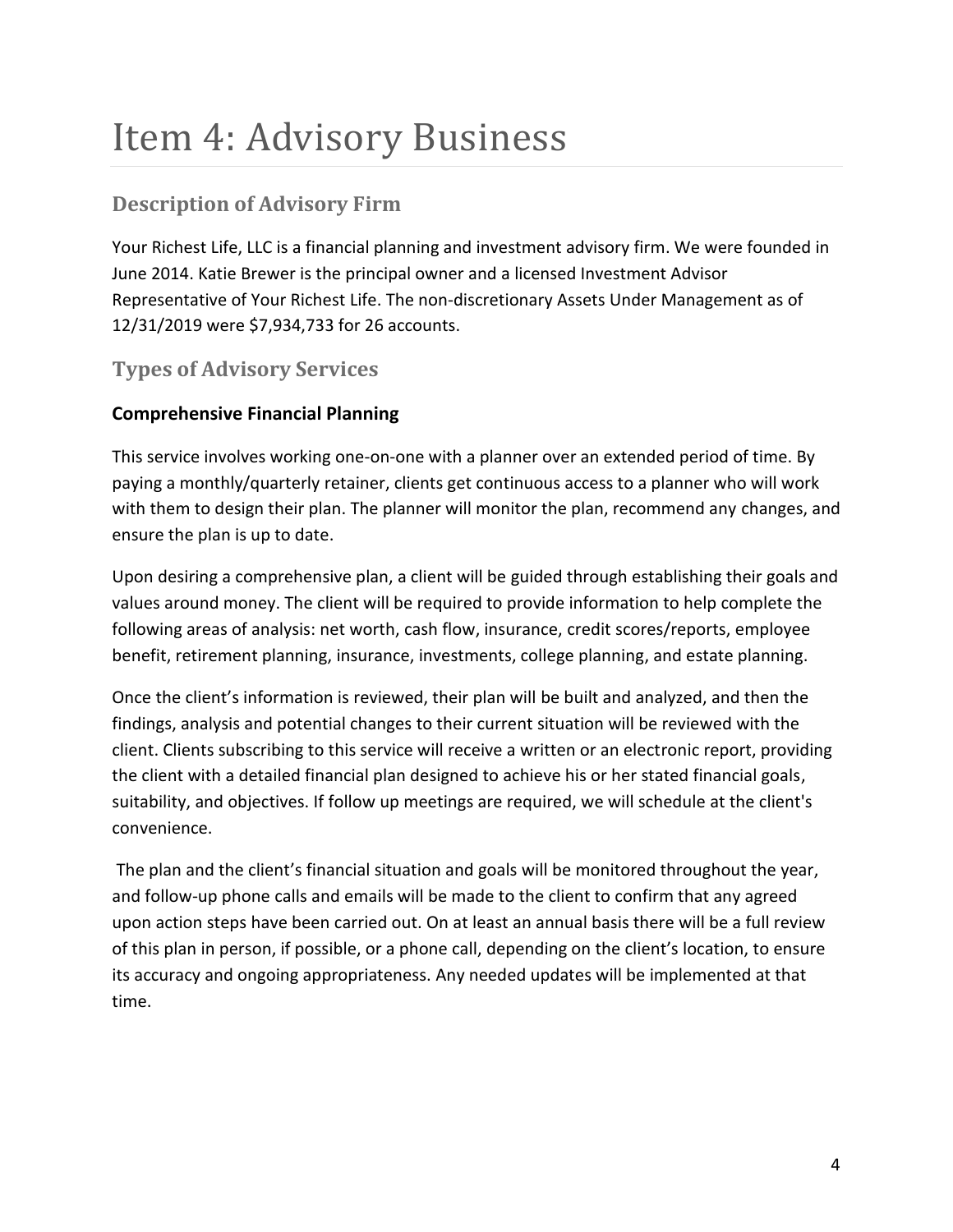### **Financial Planning**

We provide financial planning services on topics to include retirement planning, risk management, college savings, cash flow, debt management, work benefits, and estate and incapacity planning.

Financial planning is a comprehensive evaluation of a client's current and future financial state by using currently known variables to predict future cash flows, asset values, and withdrawal plans. The key defining aspect of financial planning is that through the financial planning process, all questions, information, and analysis will be considered as they impact and are impacted by the entire financial and life situation of the client. Clients purchasing this service will receive a written or an electronic report, providing the client with a detailed financial plan designed to achieve his or her stated financial goals and objectives.

In general, the financial plan will address any or all of the following areas of concern. The client and advisor will work together to select the specific areas to cover. These areas may include, but are not limited to, the following:

• **Retirement Planning**: Our retirement planning services typically include projections of your likelihood of achieving your financial goals, typically focusing on financial independence as the primary objective. For situations where projections show less than the desired results, we may make recommendations, including those that may impact the original projections by adjusting certain variables (i.e., working longer, saving more, spending less, taking more risk with investments).

If you are near retirement or already retired, advice may be given on appropriate distribution strategies to minimize the likelihood of running out of money or having to adversely alter spending during your retirement years.

- **Cash Flow and Debt Management**: We will conduct a review of your income and expenses to determine your current surplus or deficit along with advice on prioritizing how any surplus should be used or how to reduce expenses if they exceed your income. Advice may also be provided on which debts to pay off first based on factors such as the interest rate of the debt and any income tax ramifications. We may also recommend what we believe to be an appropriate cash reserve that should be considered for emergencies and other financial goals, along with a review of accounts (such as money market funds) for such reserves, plus strategies to save desired amounts.
- **College Savings**: Includes projecting the amount that will be needed to achieve college or other post-secondary education funding goals, along with advice on ways for you to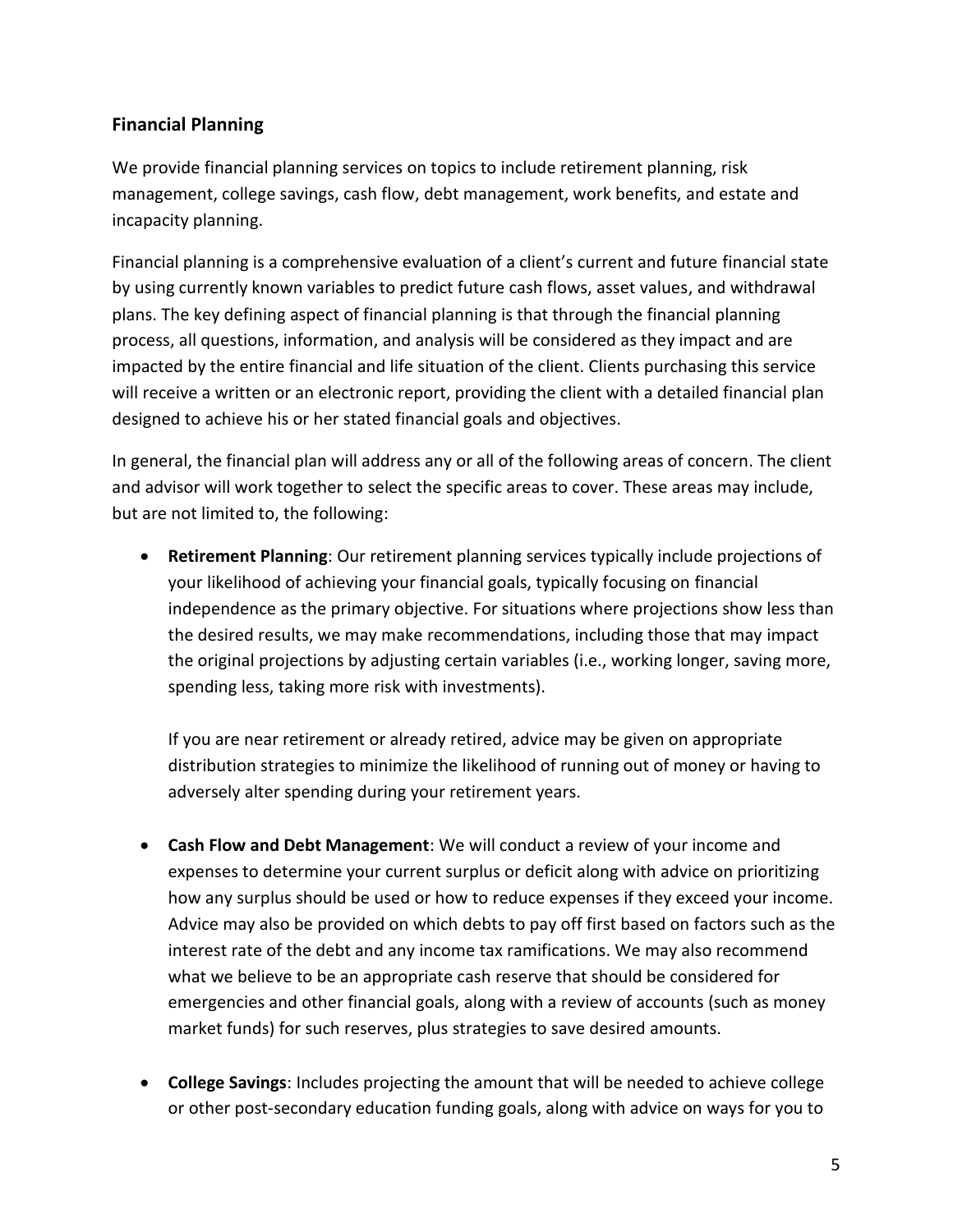save the desired amount. Recommendations as to savings strategies are included, and, if needed, we will review your financial picture as it relates to eligibility for financial aid.

- **Employee Benefits Optimization**: We will provide review and analysis as to whether you, as an employee, are taking the maximum advantage possible of your employee benefits. If you are a business owner, we will consider and/or recommend the various benefit programs that can be structured to meet both business and personal retirement goals.
- **Estate Planning**: This usually includes an analysis of your exposure to estate taxes and your current estate plan, which may include whether you have a will, powers of attorney, trusts, and other related documents. Our advice also typically includes ways for you to minimize or avoid future estate taxes by implementing appropriate estate planning strategies such as the use of applicable trusts.

We always recommend that you consult with a qualified attorney when you initiate, update, or complete estate planning activities. We may provide you with contact information for attorneys who specialize in estate planning when you wish to hire an attorney for such purposes. There will be no compensation paid to or received from an attorney contact provided by Your Richest Life. From time-to-time, we will participate in meetings or phone calls between you and your attorney with your approval or request.

- **Financial Goals**: We will help clients identify financial goals and develop a plan to reach them. We will identify what you plan to accomplish, what resources you will need to make it happen, how much time you will need to reach the goal, and how much you should budget for your goal.
- **Insurance**: Review of existing policies to ensure proper coverage for life, health, disability, long-term care, liability, home, and automobile.
- **Investment Analysis**: This may involve developing an asset allocation strategy to meet clients' financial goals and risk tolerance, providing information on investment vehicles and strategies, reviewing employee stock options, as well as assisting you in establishing your own investment account at a selected broker/dealer or custodian. The strategies and types of investments we may recommend are further discussed in Item 8 of this brochure.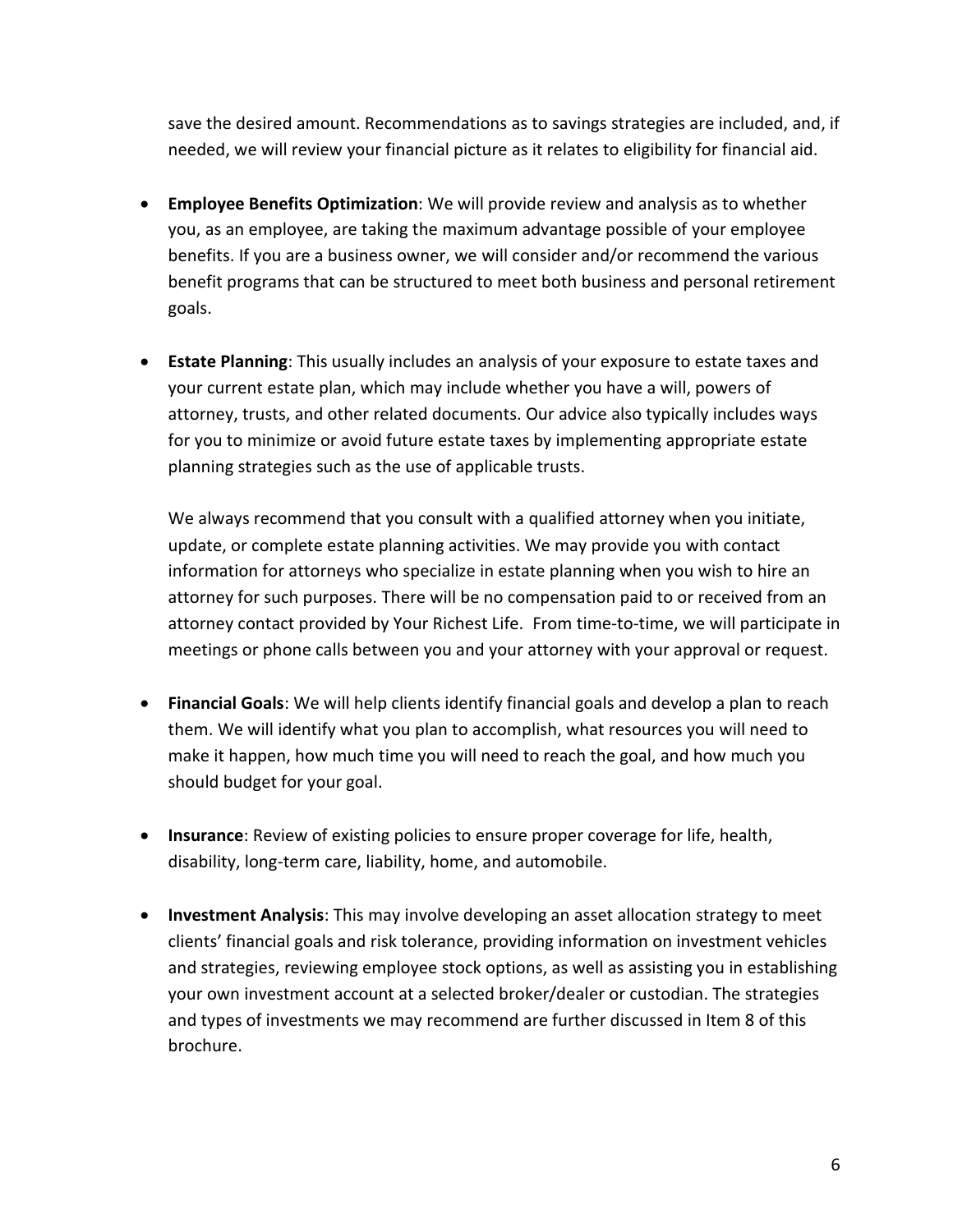- **Risk Management:** A risk management review includes an analysis of your exposure to major risks that could have a significant adverse impact on your financial picture, such as premature death, disability, property and casualty losses, or the need for long‐term care planning. Advice may be provided on ways to minimize such risks and about weighing the costs of purchasing insurance versus the benefits of doing so and, likewise, the potential cost of not purchasing insurance ("self‐insuring").
- **Tax Planning Strategies:** Advice may include ways to minimize current and future income taxes as a part of your overall financial planning picture. For example, we may make recommendations on which type of account(s) or specific investments should be owned based in part on their "tax efficiency," with consideration that there is always a possibility of future changes to federal, state or local tax laws and rates that may impact your situation.

We recommend that you consult with a qualified tax professional before initiating any tax planning strategy, and we may provide you with contact information for accountants or attorneys who specialize in this area if you wish to hire someone for such purposes. We will participate in meetings or phone calls between you and your tax professional with your approval.

#### **Investment Management Services**

We are in the business of managing individually tailored investment portfolios. Our firm provides continuous advice to a client regarding the investment of client funds based on the individual needs of the client. Through personal discussions in which goals and objectives based on a client's particular circumstances are established, we develop a client's investment plan with an asset allocation target and create and manage a portfolio based on that policy and allocation target. During our data-gathering process, we determine the client's individual objectives, time horizons, risk tolerance, and liquidity needs. We may also review and discuss a client's prior investment history, as well as family composition and background.

Account supervision is guided by the stated objectives of the client (i.e., maximum capital appreciation, growth, income, or growth, and income), as well as tax considerations. Clients may impose reasonable restrictions on investing in certain securities, types of securities, or industry sectors. Fees pertaining to this service are outlined in Item 5 of this brochure.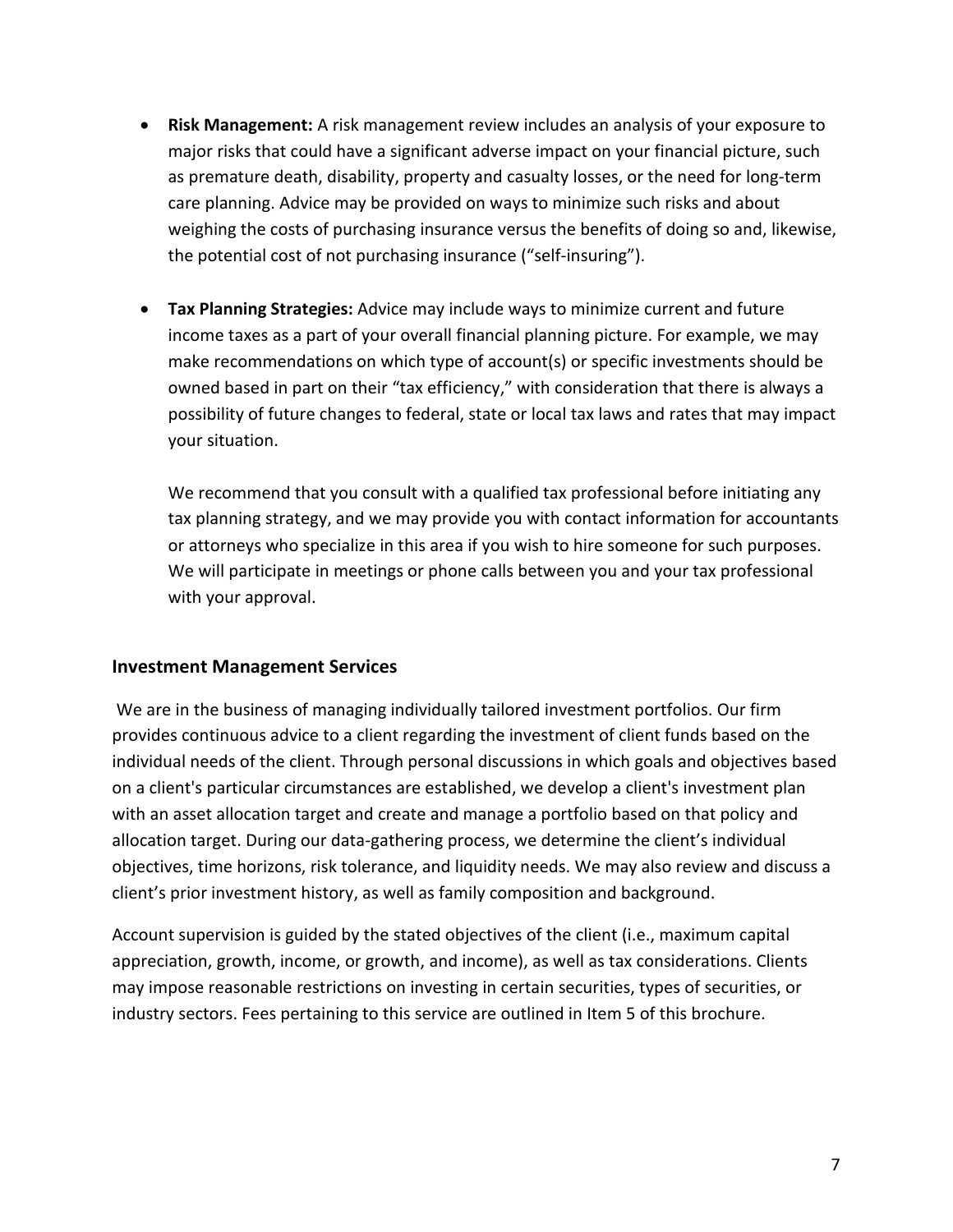#### **Qualified Plan Consulting Services**

We provide advisory services to plan sponsors of employer-sponsored retirement plans for which it has been specifically engaged, in addition to supporting affiliated companies through other non-advisory services to retirement plans for corporations and other business entities as a 3(21) fiduciary. Such advisory services can include recommending selection and/or deselection and replacement of individual investment options pursuant to agreed investment criteria. The primary clients for these services will be pension, profit sharing, 401(k) and other small business plans.

In recommending and monitoring investment options for employer-sponsored retirement plans, we look for reliable fund companies that have a consistent track record and steady performance. Once a fund company is identified for possible selection for a particular retirement plan product, we conduct an in-depth review of the company's operations, funds, and personnel before determining if the company's funds as investment options. Quantitative and qualitative factors such as regional exposure, fund management, and asset size/growth are also evaluated. The fund companies are monitored on a continuous basis at the firm level. We will assist in the construction of the portfolio by ensuring all core asset classes are covered to offer full diversification opportunities. However, the final decision of which funds to select is up to the plan sponsor and/or consultant.

Clients may engage us to provide qualified retirement plan consulting services. Qualified retirement plan consulting services may include, but is not necessarily limited to, development and maintenance of model investment portfolios, recommendations regarding investment selection, educational presentations to Plan participants, and ability to consult on a one-on-one basis with Plan Participants. The exact suite of services provided to a client will be listed and detailed in the Qualified Retirement Plan Consulting Agreement.

We will submit allocation instructions to the designated record-keeper or third-party administrator based upon consultation and agreement from the plan trustees for Client. Client funds and assets will be held with a third-party that will serve as the client's qualified custodian. In the event a client contracts us for one-on-one consulting services with Plan Participants, such services would be consultative in nature and do not involve the Firm implementing recommendations in individual participant accounts. We will not execute transactions on behalf of the Client. It will be the responsibility of each Participant to implement changes in their individual accounts.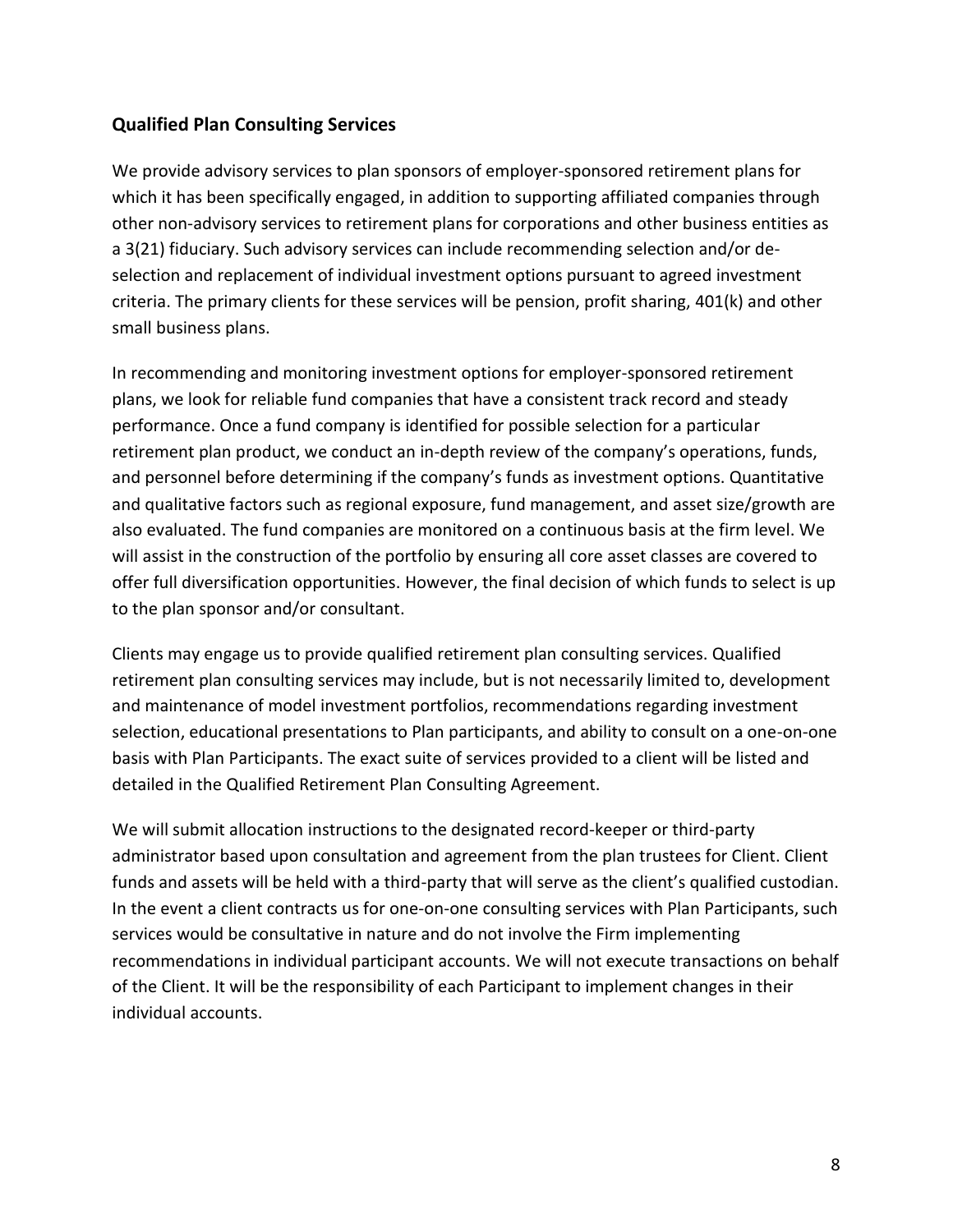### **Client Tailored Services and Client Imposed Restrictions**

We offer the same suite of services to all of our clients. However, specific client financial plans and their implementation are dependent upon the information supplied by the client, and their objectives, suitability, and goals.

The client's financial plan includes an investment plan that is created with an asset allocation target based off a client's current situation (income, tax levels, and risk tolerance levels). This investment plan is used to create and manage a portfolio with respect to the allocation target, needs, and restrictions.

### **Wrap Fee Programs**

We do not participate in or sponsor wrap fee programs.

# <span id="page-8-0"></span>Item 5: Fees and Compensation

Please note, unless a client has received the firm's disclosure brochure at least 48 hours prior to signing the investment advisory contract, the investment advisory contract may be terminated by the client within five (5) **business** days of signing the contract without incurring any advisory fees. Should the client terminate the engagement after five (5) **business** days, the client is responsible and will be invoiced for any time charges incurred by Your Richest Life for services rendered. How we are paid depends on the type of advisory service we are performing. Please review the fee and compensation information below.

### **Comprehensive Ongoing Financial Planning**

Comprehensive Financial Planning consists of an upfront charge of \$1,200 to \$6,000, dependent on the scope, complexity, and needs of the client and an ongoing fee that is paid monthly, in arrears, at the rate of \$100 to \$1,250 per month. The fee may be negotiable in certain cases at the discretion of the advisor. The ongoing service may be terminated with 30 days' written and/or email notice. Upon termination of any account, the fee will be prorated, and any unearned fee will be refunded to the client and any earned, unpaid fees will be due and payable up to and including the effective date of termination. The client will be directly invoiced.

**Flat Fee Financial Planning**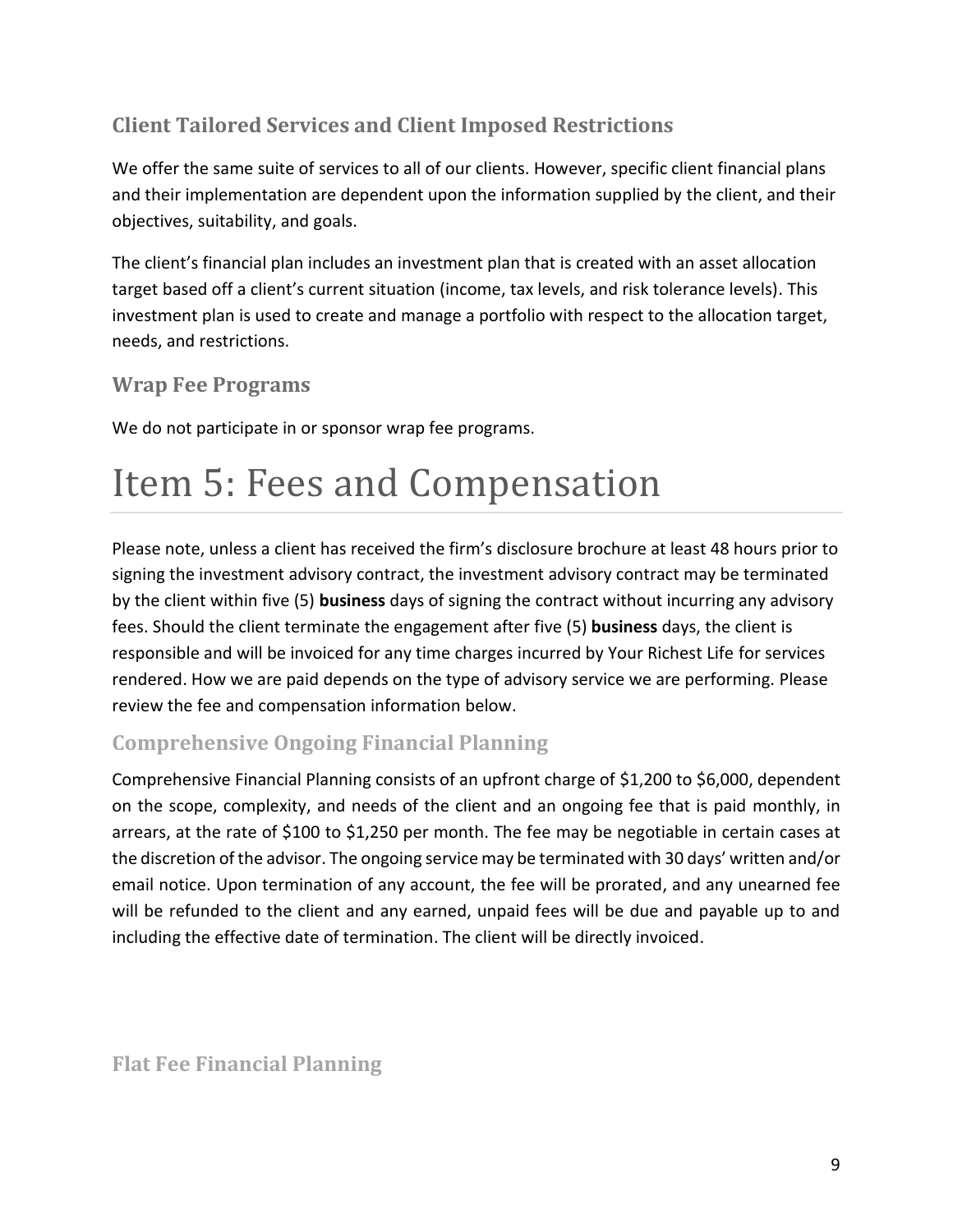Financial Planning will generally be offered on a fixed fee basis. Fixed fees will be determined on a case by case basis with the fee based on the complexity of the situation and the needs of the client. The fixed fee will be agreed upon in the client contract before the start of any work. The fixed fee can range between \$450 to \$10,000, dependent on the scope, complexity, and needs of the client. The fee may be negotiable in certain cases at the discretion of the advisor. If a fixed fee program is chosen, the client can pay the full fee upfront, 75% upfront with the remainder over the following 3 months, or half of the fee is due at the beginning of the process, and the remainder is due at the completion of work. Your Richest Life will not bill an amount above \$500.00 more than 6 months in advance.

### **Hourly Financial Planning**

In special circumstances, financial planning may be offered on an hourly basis at a rate of \$200 per hour.

### **Investment Management Services**

Our standard investment management fee is based on the market value of the assets under management and is calculated as follows:

| <b>Account Value</b>      | <b>Annual Advisory Fee</b> |
|---------------------------|----------------------------|
| $$0 - $500,000$           | 0.95%                      |
| \$500,001 - \$1,000,000   | 0.85%                      |
| \$1,000,001 - \$2,000,000 | 0.75%                      |
| \$2,000,000 and Above     | Negotiable                 |

These fees are negotiable and are pro-rated and paid in arrears on a monthly or quarterly basis. No increase in the annual fee shall be effective without agreement from the client by signing a new agreement or amendment to their current advisory agreement. Advisory fees are directly debited from client accounts, or the client may choose to pay by check. In cases where Advisor fees are directly deducted, Advisor is required to a.) Obtain client authorization, b.) Send a copy of the invoice to the client at the same time that the IA directs invoice to the custodian for payment, c.) Disclose that the custodian will send quarterly invoices to the client wherein Advisor fees are itemized.

Accounts initiated or terminated during the billing period will be charged a pro-rated fee based on the amount of time remaining in the billing period. An account may be terminated with written notice at least 30 calendar days in advance. Upon termination of the account, any unearned fee will be refunded to the client.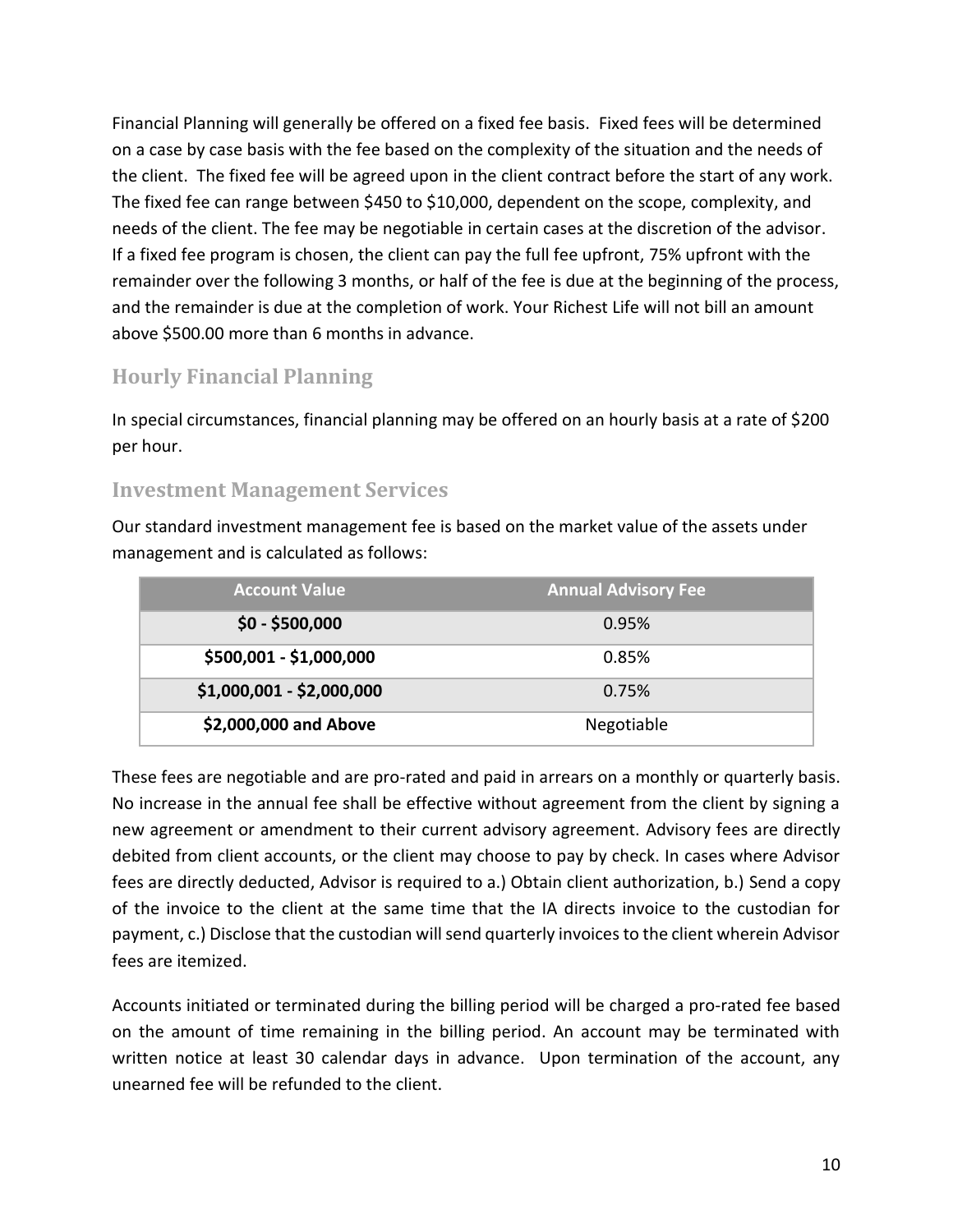### **Qualified Plan Consulting Services**

| <b>Plan Assets</b>        | <b>Annual Advisory Fee</b> |
|---------------------------|----------------------------|
| $$0 - $500,000$           | 0.95%                      |
| \$500,001 - \$1,000,000   | 0.85%                      |
| \$1,000,001 - \$2,000,000 | 0.75%                      |
| \$2,000,001-\$3,000,000   | 0.65%                      |
| \$3,000,000               | Negotiable                 |

These fees are negotiable and are pro-rated and may be charged in advance or in arrears on either a monthly or quarterly basis. The actual fee charged to a client will be noted in the Qualified Retirement Plan Consulting Agreement. Fees are generally deducted from the Plan by the custodian and paid to Your Richest Life based upon the custodian's receipt of written authorization to have the fees deducted from the Client's account and paid to the Firm. The Plan custodian will send statements to the Plan, at least quarterly, showing all disbursements from the Plan, including the amount of the advisory fee paid and when such fee is deducted directly from the Plan. Certain expenses incurred by Your Richest Life in order to perform the agreedupon Plan services will be considered outside of the standard fee for services described above and will be billed directly to the client in addition to the agreed upon service fee indicated. In addition to Your Richest Life's compensation, the Client will also incur charges imposed at the mutual fund or investment level (e.g., other fund expenses) and charges imposed by the Plan custodian and Third-Party Administrator (if applicable). A description of the fees and expenses of the underlying investments are available in each investment company security's prospectus. Brokerage commissions and/or transaction ticket fees charged by the custodian will be billed directly to Client by the custodian. The Firm will not receive any portion of such brokerage commissions or transaction fees from the custodian or Client.

Accounts initiated or terminated during a calendar month will be charged a pro-rated fee based on the amount of time remaining in the billing period. The Qualified Retirement Plan Consulting Agreement may be terminated by either Client's authorized representative or Your Richest Life with written notice to the other party at least 30 calendar days in advance. Upon termination of the account, any unearned fee will be refunded to the client. The Qualified Retirement Plan Consulting Agreement terminates upon failure of the Client to pay Service Fees pursuant to the terms stated in that Agreement.

The custodian will provide the client with new account documents, including if necessary the discretion for the advisor to withdraw client funds for the payment of advisory fees. That same custodian will outline to the clients the schedule for the withdrawal of advisory fees, which will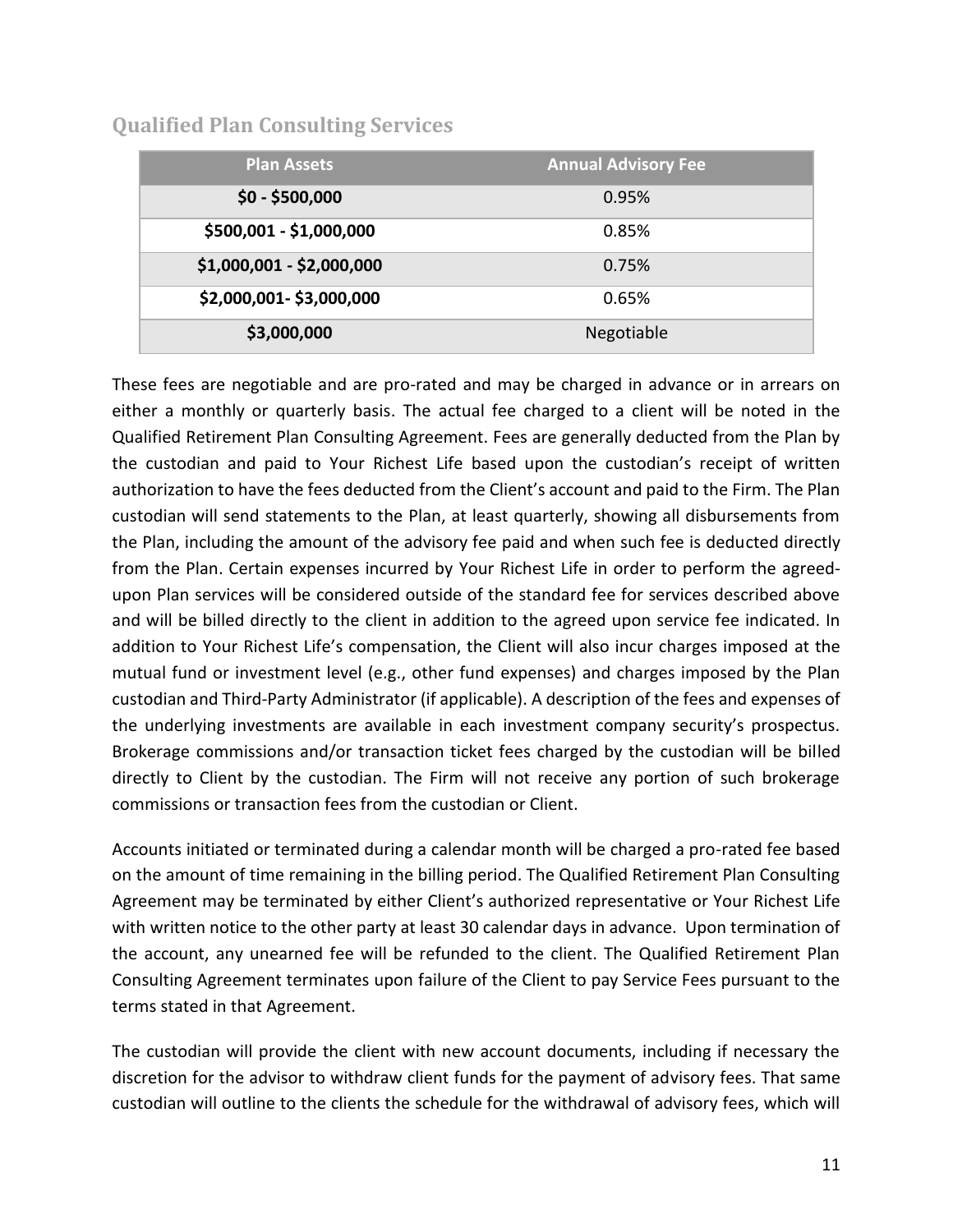be included in the agreement provided by the manager. The third-party billing frequency may be different from the usual billing frequency of Your Richest Life, which bills monthly or quarterly in arrears for Investment Management Services. Any questions about the policy of the third party custodian should be addressed directly to that third party custodian.

### **Group Workshops**

Group education workshops may be presented on financial planning topics. There may be a fee for educational workshops. Workshop fees are flat fees based on material costs and internal estimates for preparation and presentation time at \$200 per hour. The number of hours will depend upon the complexity of the situation and the needs of the client. Fees are paid in arrears upon completion. Because fees are charged in arrears, no refund is necessary. In the event there is a charge to workshop attendees, the fee will be published on the workshop announcement.

### **Other Types of Fees and Expenses**

Our fees are exclusive of brokerage commissions, transaction fees, and other related costs and expenses. Clients may incur certain charges imposed by custodians, broker-dealers, and other third parties such as custodial fees, deferred sales charges, odd-lot differentials, transfer taxes, wire transfer, and electronic fund fees, and other fees and taxes on brokerage accounts and securities transactions. Mutual fund and exchange-traded funds also charge internal management fees, which are disclosed in a fund's prospectus. These fees and expenses will be outlined by the client's chosen broker-dealer, custodian, or third party, or manager. Such charges, fees, and commissions are exclusive of and in addition to our fee, and we shall not receive any portion of these commissions, fees, and costs.

Item 12 further describes the factors that we consider in selecting or recommending brokerdealers for client's transactions and determining the reasonableness of their compensation (e.g., commissions).

Prior to introducing Pennsylvania clients to another investment adviser ("IA"), YRL will be responsible for determining whether the investment advisory firm is properly licensed, notice filed, or exempt from registration with the Department.

In addition, disclose that total client fees, when using a third-party advisor, will not exceed 3% of AUM.

We do not accept compensation for the sale of securities or other investment products including asset-based sales charges or service fees from the sale of mutual funds.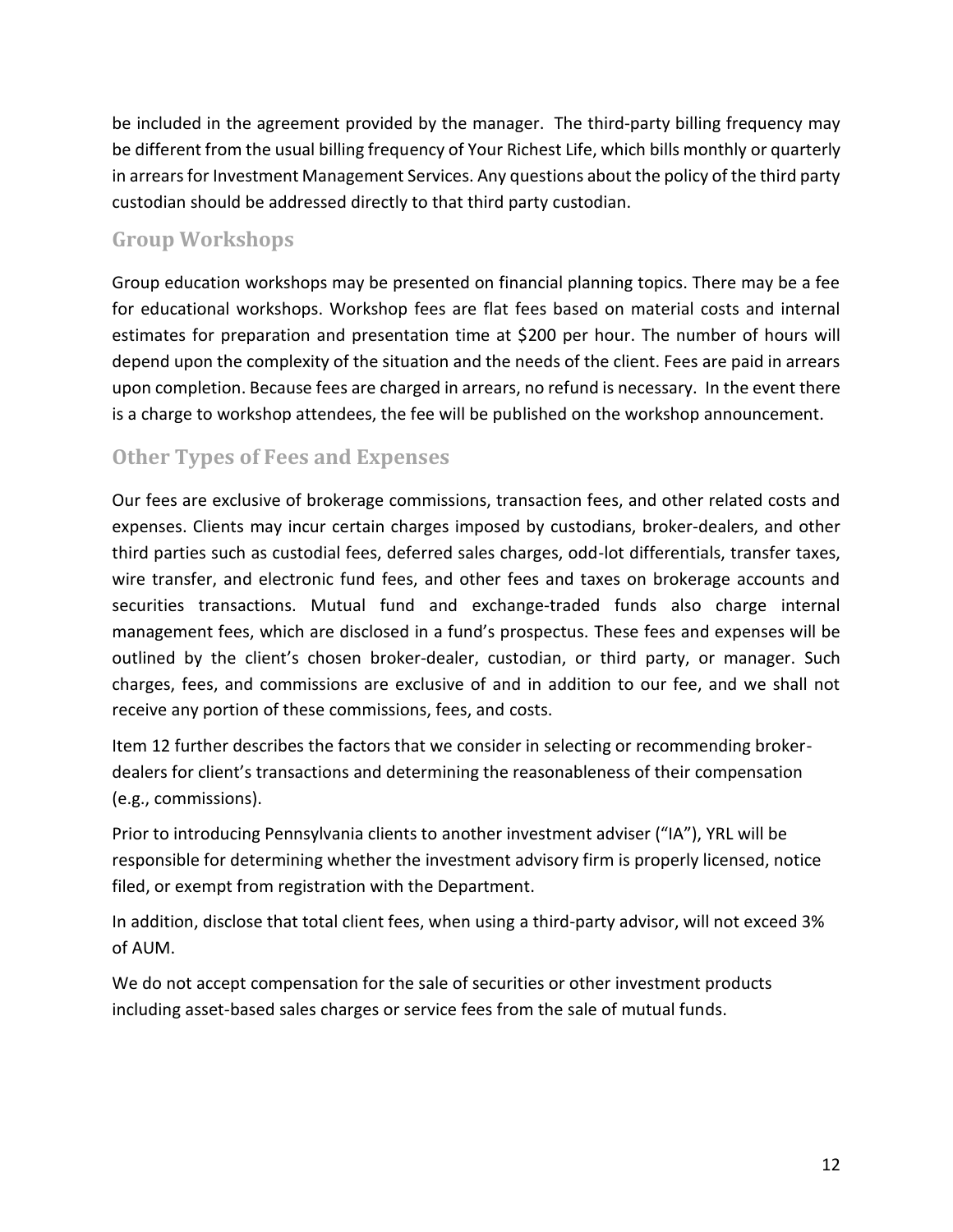# <span id="page-12-0"></span>Item 6: Performance-Based Fees and Side-By-Side Management

We do not charge performance-based fees or conduct any side-by-side management

# <span id="page-12-1"></span>Item 7: Types of Clients

We provide financial planning and portfolio management services to individuals and high networth individuals and pension and profiting sharing plans. We do not have a minimum account size requirement. All clients are required to execute an agreement for services in order to establish a client arrangement with us.

## <span id="page-12-2"></span>Item 8: Methods of Analysis, Investment Strategies and Risk of Loss

When clients have us complete an Investment Analysis (described in Item 4 of this brochure) as part of their financial plan, the primary methods of investment analysis are fundamental, technical, and cyclical analysis.

**Fundamental analysis** involves analyzing individual companies and their industry groups, such as a company's financial statements, details regarding the company's product line, the experience, and expertise of the company's management, and the outlook for the company's industry. The resulting data is used to measure the true value of the company's stock compared to the current market value.

**Technical analysis** involves using chart patterns, momentum, volume, and relative strength in an effort to pick sectors that may outperform market indices.

**Cyclical analysis** is a type of technical analysis that involves evaluating recurring price patterns and trends based upon business cycles. Economic/business cycles may not be predictable and may have many fluctuations between long term expansions and contractions.

#### <span id="page-12-3"></span>**Passive Investment Management**

We primarily practice passive investment management. Passive investing involves building portfolios that are comprised of various distinct asset classes. The asset classes are weighted in a manner to achieve a desired relationship between correlation, risk, and return. Funds that passively capture the returns of the desired asset classes are placed in the portfolio. The funds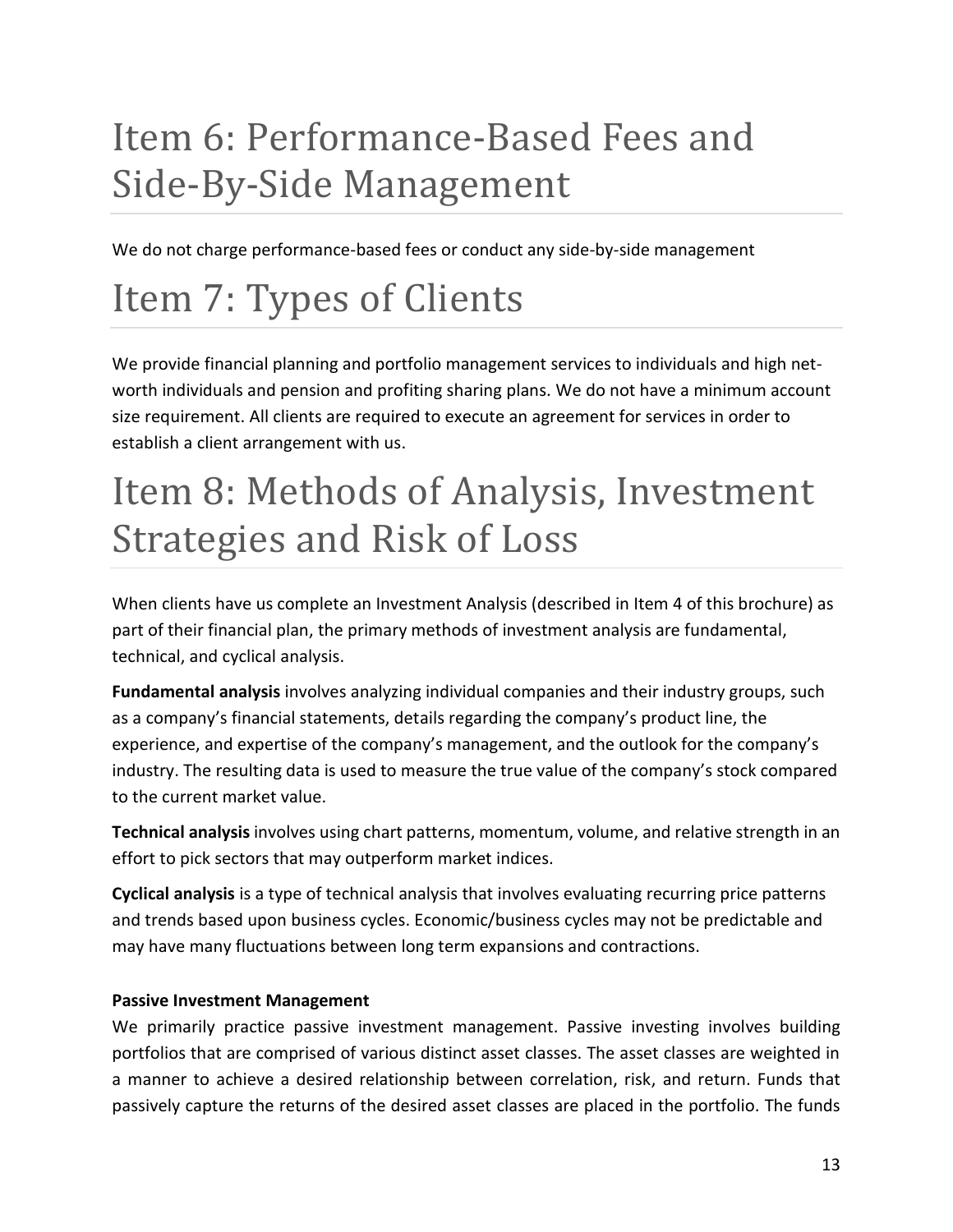that are used to build passive portfolios are typically index mutual funds or exchange-traded funds.

Passive investment management is characterized by low portfolio expenses (i.e., the funds inside the portfolio have low internal costs), minimal trading costs (due to infrequent trading activity), and relative tax efficiency (because the funds inside the portfolio are tax efficient and turnover inside the portfolio is minimal).

In contrast, active management involves a single manager or managers who employ some method, strategy, or technique to construct a portfolio that is intended to generate returns that are greater than the broader market or a designated benchmark. Academic research indicates most active managers underperform the market.

### **Material Risks Involved**

**All investing strategies we offer involve risk and may result in a loss of your original investment which you should be prepared to bear.** Many of these risks apply equally to stocks, bonds, commodities, and any other investment or security. Material risks associated with our investment strategies are listed below.

**Market Risk:** Market risk involves the possibility that an investment's current market value will fall because of a general market decline, reducing the value of the investment regardless of the operational success of the issuer's operations or its financial condition.

**Strategy Risk:** The Adviser's investment strategies and/or investment techniques may not work as intended.

**Small and Medium Cap Company Risk:** Securities of companies with small and medium market capitalizations are often more volatile and less liquid than investments in larger companies. Small and medium cap companies may face a greater risk of business failure, which could increase the volatility of the client's portfolio.

**Turnover Risk:** At times, the strategy may have a portfolio turnover rate that is higher than other strategies. A high portfolio turnover would result in correspondingly greater brokerage commission expenses and may result in the distribution of additional capital gains for tax purposes. These factors may negatively affect the account's performance.

**Limited markets:** Certain securities may be less liquid (harder to sell or buy) and their prices may at times be more volatile than at other times. Under certain market conditions we may be unable to sell or liquidate investments at prices we consider reasonable or favorable, or find buyers at any price.

**Concentration Risk:** Certain investment strategies focus on particular asset-classes, industries, sectors, or types of investment. From time to time these strategies may be subject to greater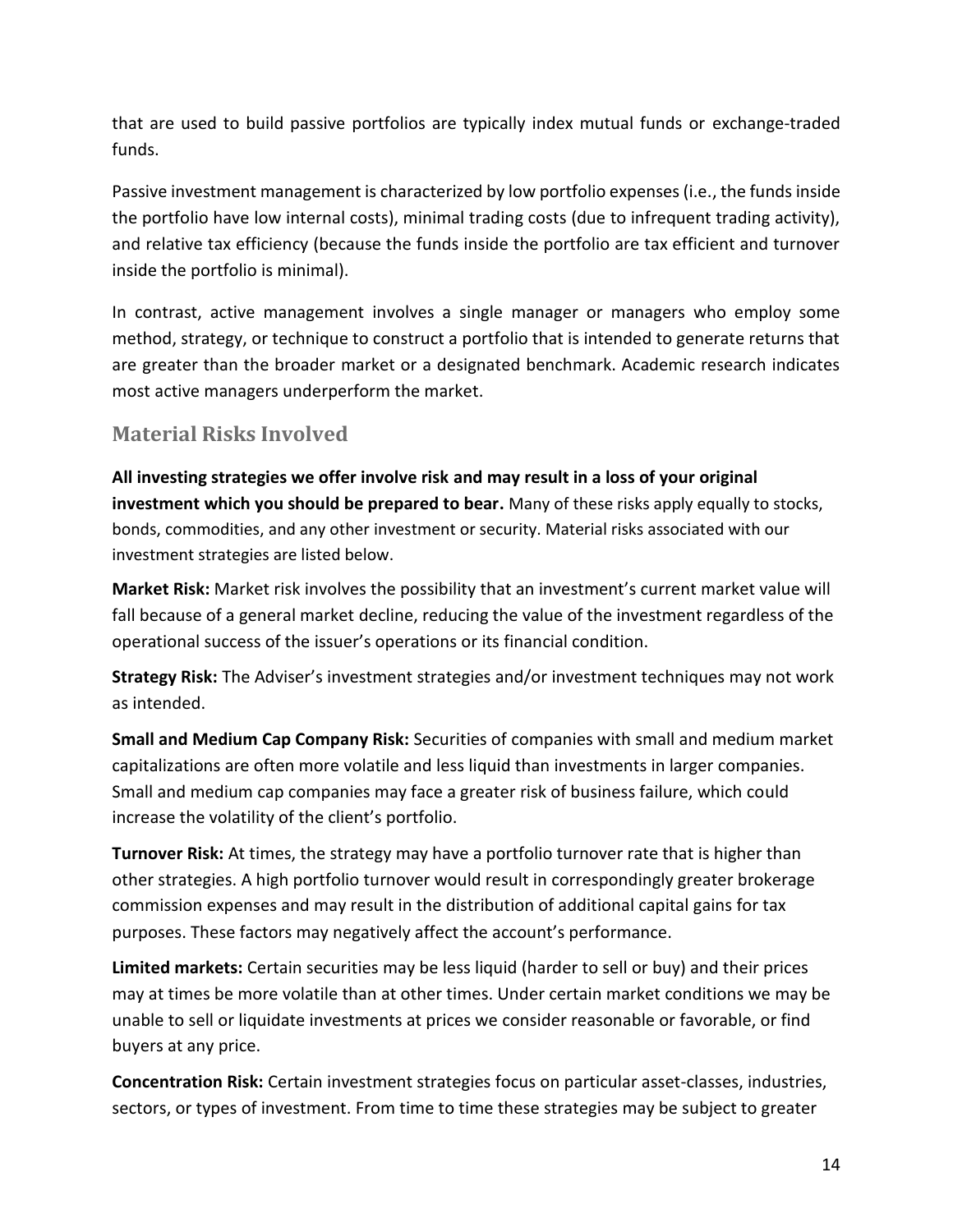risks of adverse developments in such areas of focus than a strategy that is more broadly diversified across a wider variety of investments.

**Interest Rate Risk:** Bond (fixed income) prices generally fall when interest rates rise, and the value may fall below par value or the principal investment. The opposite is also generally true: bond prices generally rise when interest rates fall. In general, fixed income securities with longer maturities are more sensitive to these price changes. Most other investments are also sensitive to the level and direction of interest rates.

**Legal or Legislative Risk**: Legislative changes or Court rulings may impact the value of investments, or the securities' claim on the issuer's assets and finances.

**Inflation**: Inflation may erode the buying-power of your investment portfolio, even if the dollar value of your investments remains the same.

### **Risks Associated with Securities**

Apart from the general risks outlined above which apply to all types of investments, specific securities may have other risks. All risks outlined are detailed by the asset managers chosen by the client. These securities may include commercial paper, common stocks, corporate bonds, bank obligations, municipal bonds, options and other derivatives, exchange-traded funds, and investment companies.

## <span id="page-14-0"></span>Item 9: Disciplinary Information

Registered investment advisers are required to disclose all material facts regarding any legal or disciplinary events that would be material to your evaluation of Your Richest Life or the integrity of our management. We have no information applicable to this Item.

### <span id="page-14-1"></span>Item 10: Other Financial Industry Activities and Affiliations

Katie Brewer currently does not participate in other financial industry activities and is not affiliated with other financial firms.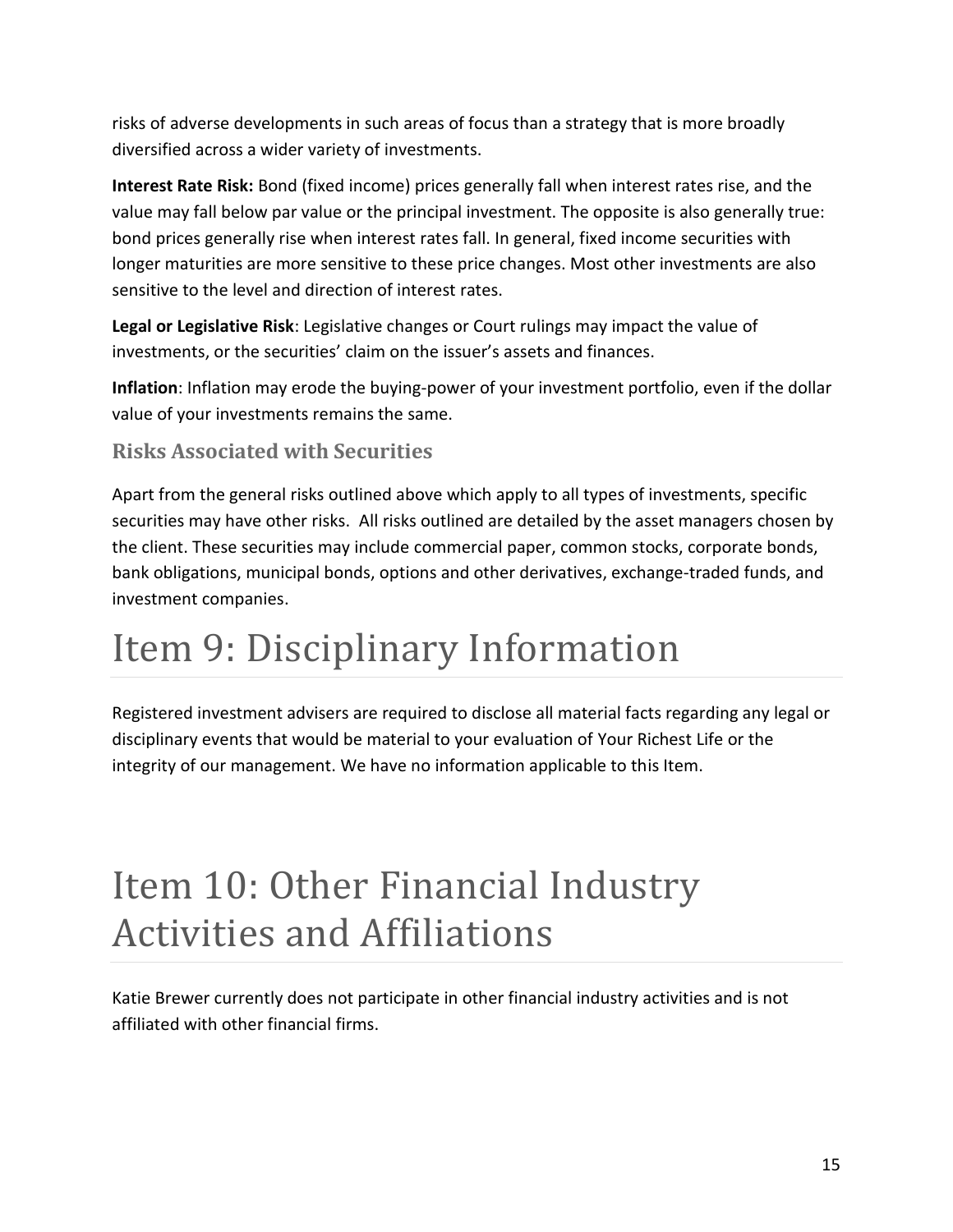# <span id="page-15-0"></span>Item 11: Code of Ethics, Participation or Interest in Client Transactions and Personal Trading

As a fiduciary, our firm and its associates have a duty of utmost good faith to act solely in the best interests of each client. Our clients entrust us with their funds and personal information, which in turn places a high standard on our conduct and integrity. Our fiduciary duty is a core aspect of our Code of Ethics and represents the expected basis of all of our dealings. The firm also adheres to the Code of Ethics and Professional Responsibility adopted by the CFP® Board of Standards Inc., and accepts the obligation not only to comply with the mandates and requirements of all applicable laws and regulations but also to take responsibility to act in an ethical and professionally responsible manner in all professional services and activities.

This code does not attempt to identify all possible conflicts of interest, and literal compliance with each of its specific provisions will not shield associated persons from liability for personal trading or other conduct that violates a fiduciary duty to advisory clients. A summary of the Code of Ethics' Principles is outlined below.

- Integrity Associated persons shall offer and provide professional services with integrity.
- Objectivity Associated persons shall be objective in providing professional services to clients.
- Competence Associated persons shall provide services to clients competently and maintain the necessary knowledge and skill to continue to do so in those areas in which they are engaged.
- Fairness Associated persons shall perform professional services in a manner that is fair and reasonable to clients, principals, partners, and employers, and shall disclose conflict(s) of interest in providing such services.
- Confidentiality Associated persons shall not disclose confidential client information without the specific consent of the client unless in response to proper legal process, or as required by law.
- Professionalism Associated persons' conduct in all matter shall reflect credit of the profession.
- Diligence Associated persons shall act diligently in providing professional services.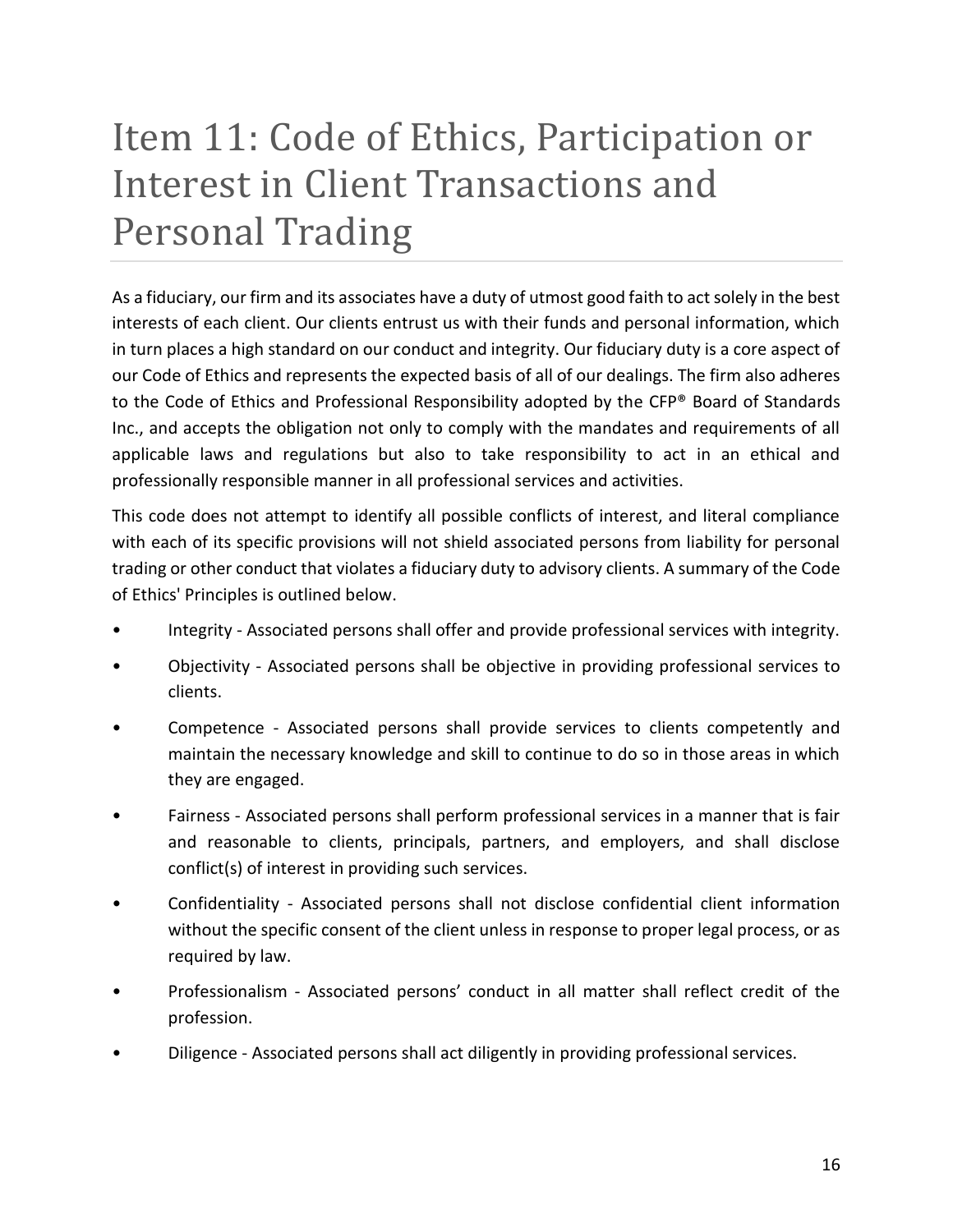We will, upon request, promptly provide a complete code of ethics to any client or potential client.

A recommendation made to one client may be different in nature or in timing from a recommendation made to a different client. Clients often have different objectives and risk tolerances. At no time, however, will our firm or any related party receive preferential treatment over our clients.

Neither we nor any related person recommend to clients, or buys or sells for clients' accounts, securities in which we or a related person has a material financial interest.

There may be instances where an IAR will recommend to investment advisory clients or prospective clients the purchase or sale of securities in which an IAR, its affiliates or other clients may also have a position or interest. Certain affiliated accounts may trade in the same securities with client accounts on an aggregated basis. Generally, in such circumstances, the affiliated and client accounts will share execution costs equally. Completed trade orders will be allocated according to the instructions from the initial trade order. Partially filled trade orders will be allocated on a pro-rata basis. Any exceptions will be explained in the trade order.

In an effort to reduce or eliminate certain conflicts of interest involving the firm or personal trading, our policy may require that we restrict or prohibit associates' transactions in specific securities transactions. Any exceptions or trading pre-clearance must be approved by our Chief Compliance Officer in advance of the transaction in an account, and we maintain the required personal securities transaction records per regulation.

# <span id="page-16-0"></span>Item 12: Brokerage Practices

### **Factors Used to Select Custodians and/or Broker-Dealers**

Your Richest Life, LLC does not have any affiliation with any broker-dealers. Custodian recommendations are made to the client based on their need for such services. We recommend custodians based on the reputation and services provided by the firm.

### **1. Research and Other Soft-Dollar Benefits**

We do not receive soft dollar benefits.

### **2. Brokerage for Client Referrals**

We receive no referrals from a broker-dealer or third party in exchange for using that brokerdealer or third party.

### **3. Clients Directing Which Broker/Dealer/Custodian to Use**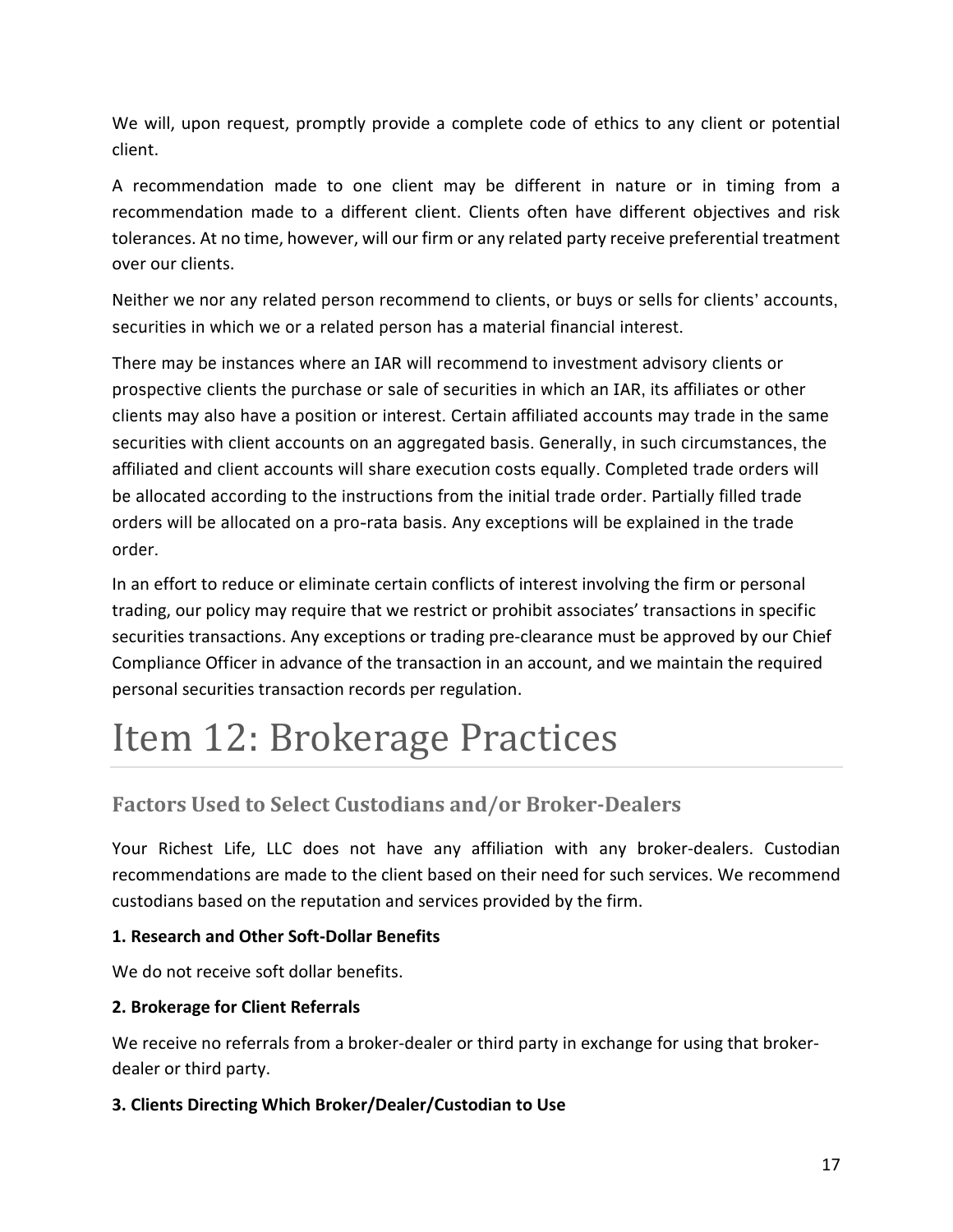We do recommend a custodian for clients to use. However, clients may custody their assets at a custodian of their choice. Your Richest Life and its related persons will not allow clients to direct Your Richest Life to use a specific broker-dealer to execute transactions. Clients must use the Your Richest Life recommended broker-dealer. Not all investment advisers require their clients to use a specific broker-dealer or custodian. By requiring clients to use a specific broker-dealer, YRL may be unable to achieve the most favorable execution of client transactions and this may cost clients' money over using a lower-cost custodian.

### **Aggregating (Block) Trading for Multiple Client Accounts**

As a matter of policy and practice, Your Richest Life does not generally block client trades and, therefore, we implement client transactions separately for each account. Consequently, certain client trades may be executed before others, at a different price. Additionally, our clients may not receive volume discounts available to advisers who block client trades. Many investment advisors do aggregate, or block trades for you. This does not diminish our duty to act in the best interests of our clients, including seeking best execution of trades for client accounts.

# <span id="page-17-0"></span>Item 13: Review of Accounts

Katie Brewer, President, and CCO of Your Richest Life, will work with clients to obtain current information regarding their assets and investment holdings and will review this information as part of our financial planning services. Your Richest Life does not provide specific reports to clients, other than financial plans.

Client accounts with the Investment Management Service will be reviewed regularly on a quarterly basis by Katie Brewer, President, and CCO of Your Richest Life. During the regular review, the account's performance is compared against like-managed accounts to identify any unacceptable performance deviation. Additionally, reasonable client imposed restrictions will be reviewed to confirm that they are being enforced. Events that may trigger a special review would be unusual performance, addition or deletions of client imposed restrictions, excessive draw-down, volatility in performance, or buy and sell decisions from the firm or per client's needs.

Clients will receive trade confirmations from the broker(s) for each transaction in their accounts as well as monthly or quarterly statements and annual tax reporting statements from their custodian showing all activity in the accounts, such as receipt of dividends and interest. Clients should receive at least quarterly statements from the broker-dealer, bank or other qualified custodian that holds and maintains client's investment assets. We urge you to carefully review such statements and compare such official custodial records to the account statements or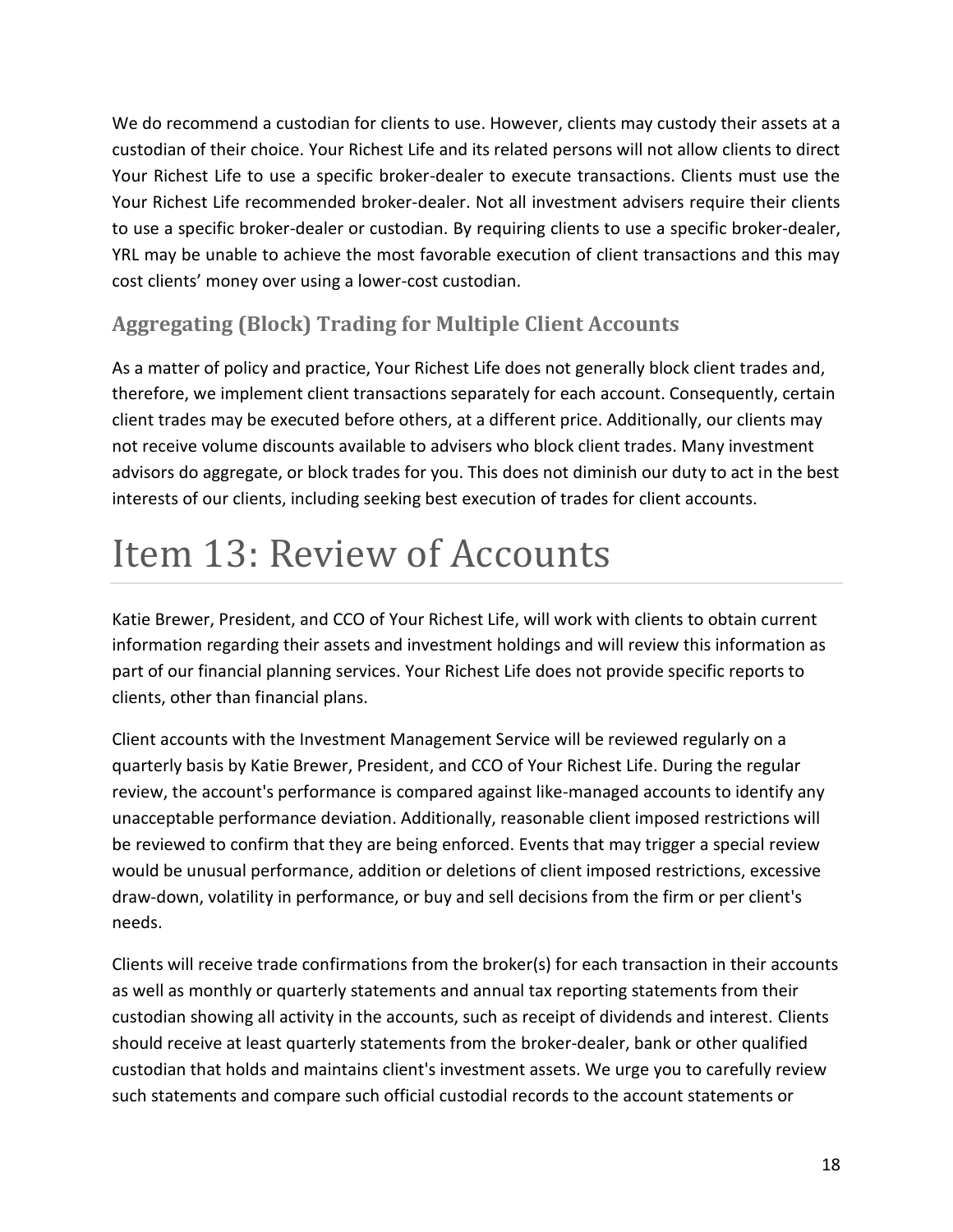reports that we may provide to you. Our statements or reports may vary from custodial statements based on accounting procedures, reporting dates, or valuation methodologies of certain securities.

Your Richest Life will not provide written reports to Investment Management clients.

# <span id="page-18-0"></span>Item 14: Client Referrals and Other Compensation

We do not receive any economic benefit, directly or indirectly from any third party for advice rendered to our clients. Nor do we directly or indirectly compensate any person who is not advisory personnel for client referrals.

# <span id="page-18-1"></span>Item 15: Custody

Your assets and securities will be maintained by an unaffiliated, qualified custodian, such as a bank, broker/dealer, mutual fund companies or transfer agent. Your assets and securities are not held by our advisory firm or any associate of our firm. We are deemed to have limited custody of client funds and securities due to our ability to directly deduct management fees from clients' accounts.

Prior to having fees deducted *via a qualified custodian*, YRL will:

- (a) Possess written authorization from the client to deduct advisory fees from an account held by a qualified custodian
- (b) Send the qualified custodian written notice of the amount of the fee to be deducted from the client's account.
- (c) Send the client an itemized invoice including any formula used to calculate the fee, the time period covered by the fee, and the amount of assets under management on which the fee was based.

## <span id="page-18-2"></span>Item 16: Investment Discretion

We manage client accounts on either a discretionary or non-discretionary basis, as designated by the client and authorized on the Investment Management Agreement.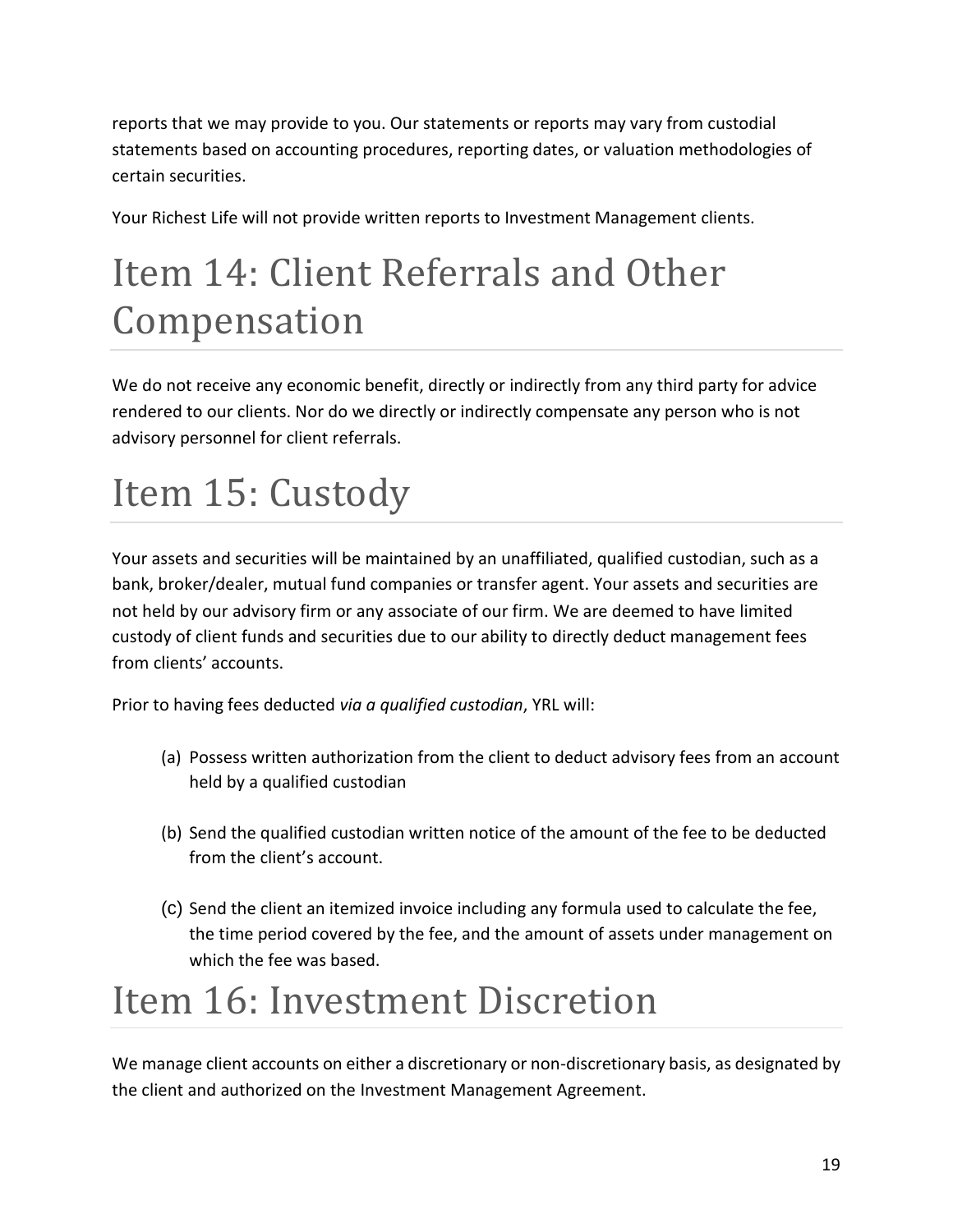For those client accounts where we provide discretionary investment management services, we maintain discretion over client accounts with respect to securities to be bought and sold, the amount of securities to be bought and sold, and the timing of the trades. Investment discretion is explained to clients in detail when an advisory relationship has commenced and would be designated on the Investment Management Agreement.

For those clients accounts where we provide non-discretionary investment management services, we will be required to contact you prior to implementing changes in your account with respect to securities be bought and sold, the amount of security to be bought or sold, and the timing the trades.

It is critical that you respond promptly. If we do not receive a response to our request immediately, the timing of trade implementation may lead to an adverse impact where we may not achieve the optimal trading price.

# <span id="page-19-0"></span>Item 17: Voting Client Securities

Your Richest Life does not vote client proxies. Therefore, Clients maintain exclusive responsibility for: (1) voting proxies, and (2) acting on corporate actions pertaining to the Client's investment assets. The Client shall instruct the Client's qualified custodian to forward to the Client copies of all proxies and shareholder communications relating to the Client's investment assets. If the client would like our opinion on a particular proxy vote, they may contact us at the number listed on the cover of this brochure.

In most cases, you will receive proxy materials directly from the account custodian. However, in the event we were to receive any written or electronic proxy materials, we would forward them directly to you by mail, unless you have authorized our firm to contact you by electronic mail, in which case, we would forward you any electronic solicitation to vote proxies.

# <span id="page-19-1"></span>Item 18: Financial Information

Registered investment advisers are required in this Item to provide you with certain financial information or disclosures about our financial condition. We have no financial commitment that impairs our ability to meet contractual and fiduciary commitments to clients, and we have not been the subject of a bankruptcy proceeding.

We do not have custody of client funds or securities or require or solicit prepayment of more than \$500 in fees per client six months in advance.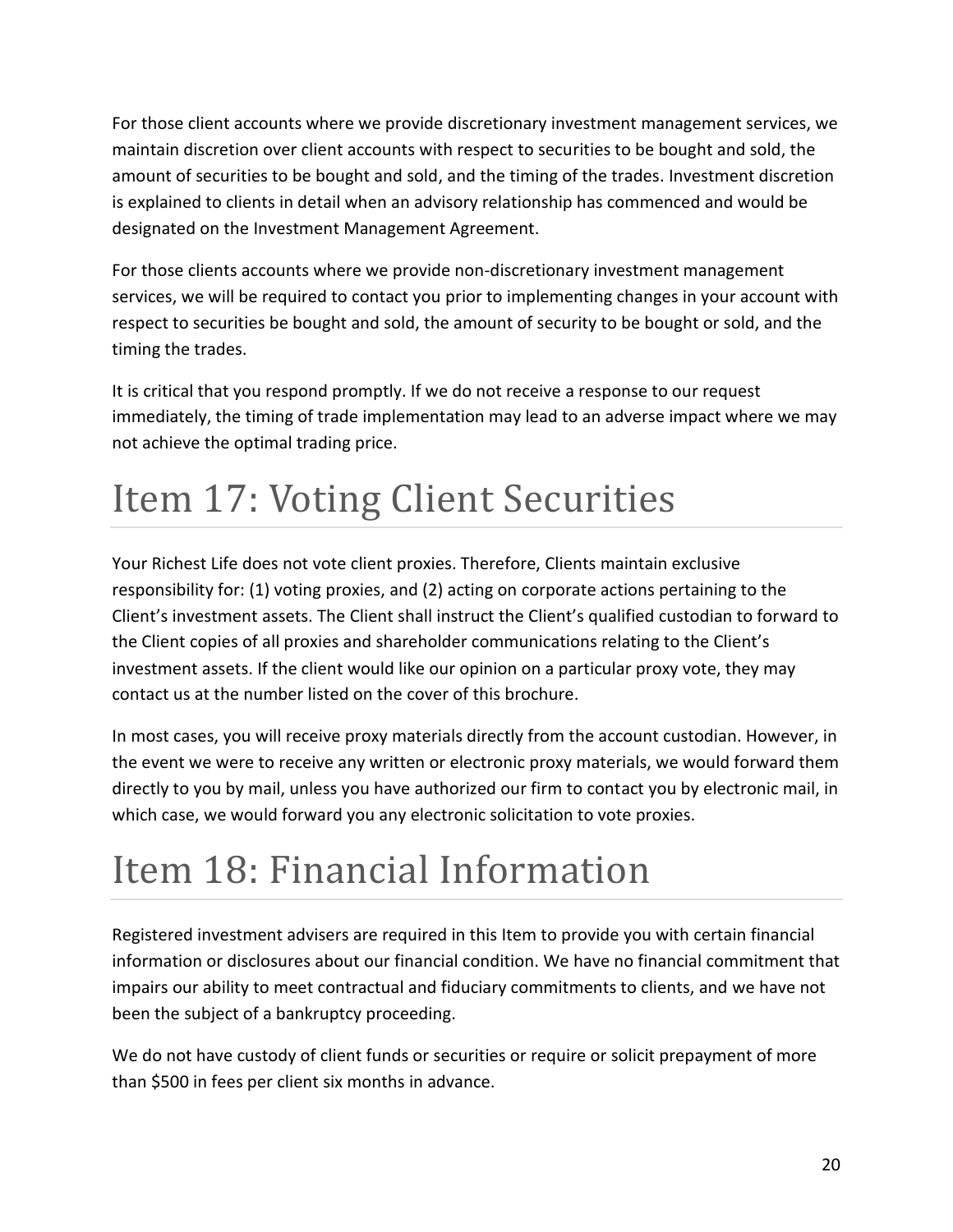## <span id="page-20-0"></span>Item 19: Requirements for State-Registered Advisers

Katie Brewer

Born: 1980

#### **Educational Background**

- 2002 Bachelor of Science, Texas A&M University
- 2007 Certificate in Financial Planning, Southern Methodist University
- 2010 MBA, Texas Tech University

#### **Business Experience**

- 04/2014 Present, Your Richest Life, LLC, President and CCO
- 09/2012 02/2014, LearnVest, Financial Planner
- 11/2011 01/2013, Placemark Investments, Marketing Manager
- 11/2010 11/2011, Thrivent Financial, Regional Marketing Specialist
- 12/2008 10/2010, Various Financial Planning Firms, Financial Planner
- 05/2007 12/2008, Quest Capital Management, Associate Financial Planner

#### **Professional Designations, Licensing & Exams**

**CERTIFIED FINANCIAL PLANNER™, CFP®,** and federally registered CFP (with flame design) marks (collectively, the "CFP® marks") are professional certification marks granted in the United States by Certified Financial Planner Board of Standards, Inc. ("CFP Board").

The CFP® certification is a voluntary certification; no federal or state law or regulation requires financial planners to hold CFP® certification. It is recognized in the United States and a number of other countries for its (1) high standard of professional education; (2) stringent code of conduct and standards of practice; and (3) ethical requirements that govern professional engagements with clients. Currently, more than 68,000 individuals have obtained CFP® certification in the United States.

To attain the right to use the CFP® marks, an individual must satisfactorily fulfill the following requirements:

• **Education –** Complete an advanced college-level course of study addressing the financial planning subject areas that CFP Board's studies have determined as necessary for the competent and professional delivery of financial planning services,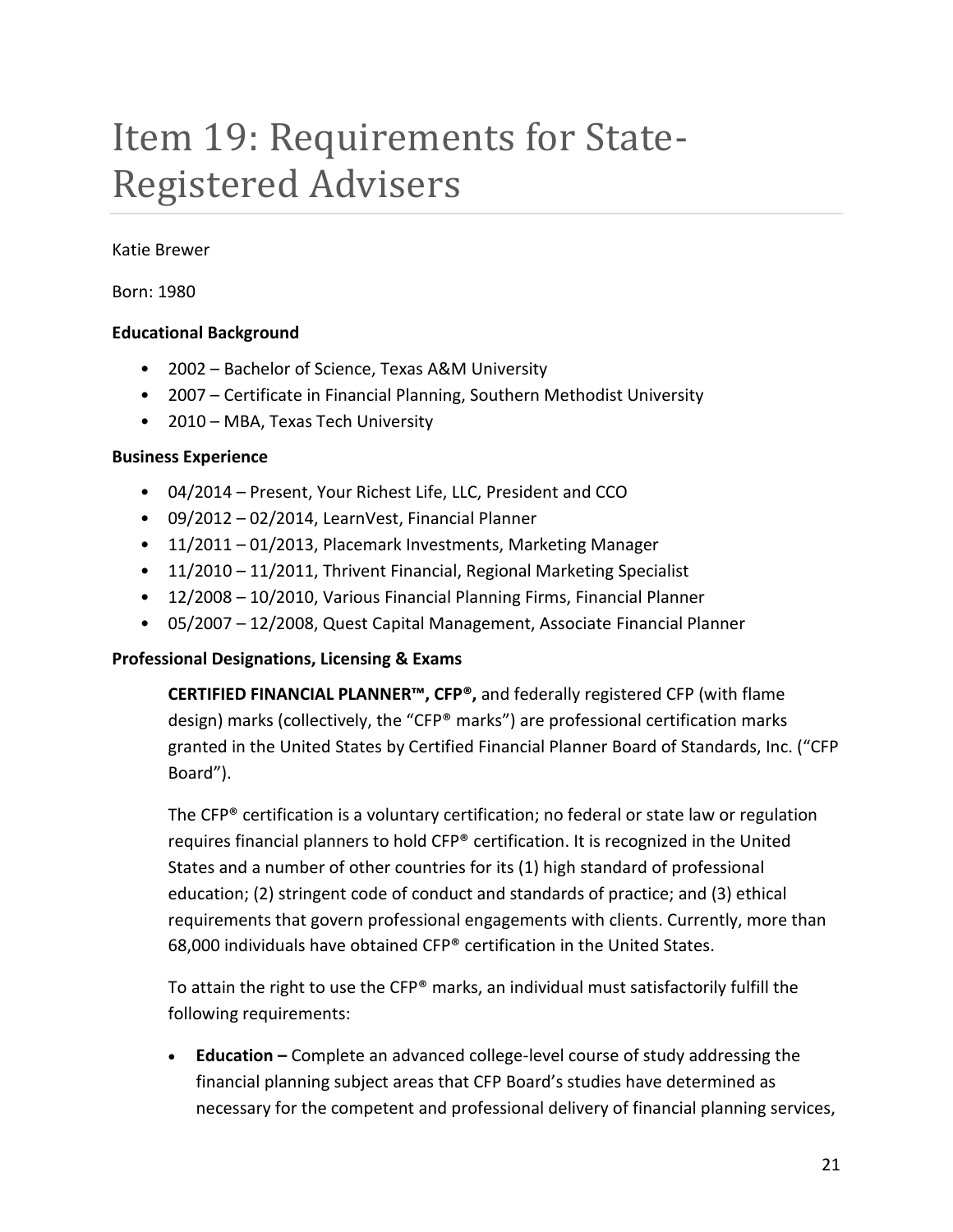and attain a Bachelor's Degree from a regionally accredited United States college or university (or its equivalent from a foreign university). CFP Board's financial planning subject areas include insurance planning and risk management, employee benefits planning, investment planning, income tax planning, retirement planning, and estate planning;

- **Examination –** Pass the comprehensive CFP® Certification Examination. The examination, administered in 10 hours over a two-day period, includes case studies and client scenarios designed to test one's ability to correctly diagnose financial planning issues and apply one's knowledge of financial planning to real-world circumstances;
- **Experience –** Complete at least three years of full-time financial planning-related experience (or the equivalent, measured as 2,000 hours per year); and
- **Ethics –** Agree to be bound by CFP Board's *Standards of Professional Conduct*, a set of documents outlining the ethical and practice standards for  $\text{CFP}^{\otimes}$  professionals.

Individuals who become certified must complete the following ongoing education and ethics requirements in order to maintain the right to continue to use the CFP<sup>®</sup> marks:

- **Continuing Education –** Complete 30 hours of continuing education hours every two years, including two hours on the *Code of Ethics* and other parts of the S*tandards of Professional Conduct*, to maintain competence and keep up with developments in the financial planning field; and
- **Ethics –** Renew an agreement to be bound by the *Standards of Professional Conduct*. The *Standards* prominently require that CFP® professionals provide financial planning services at a fiduciary standard of care. This means CFP® professionals must provide financial planning services in the best interests of their clients.

 $CFP<sup>®</sup>$  professionals who fail to comply with the above standards and requirements may be subject to CFP Board's enforcement process, which could result in suspension or permanent revocation of their CFP® certification.

#### **Other Business Activities**

Katie Brewer is not involved with outside business activities.

#### **Performance-Based Fees**

Please refer to Item 6 of this brochure.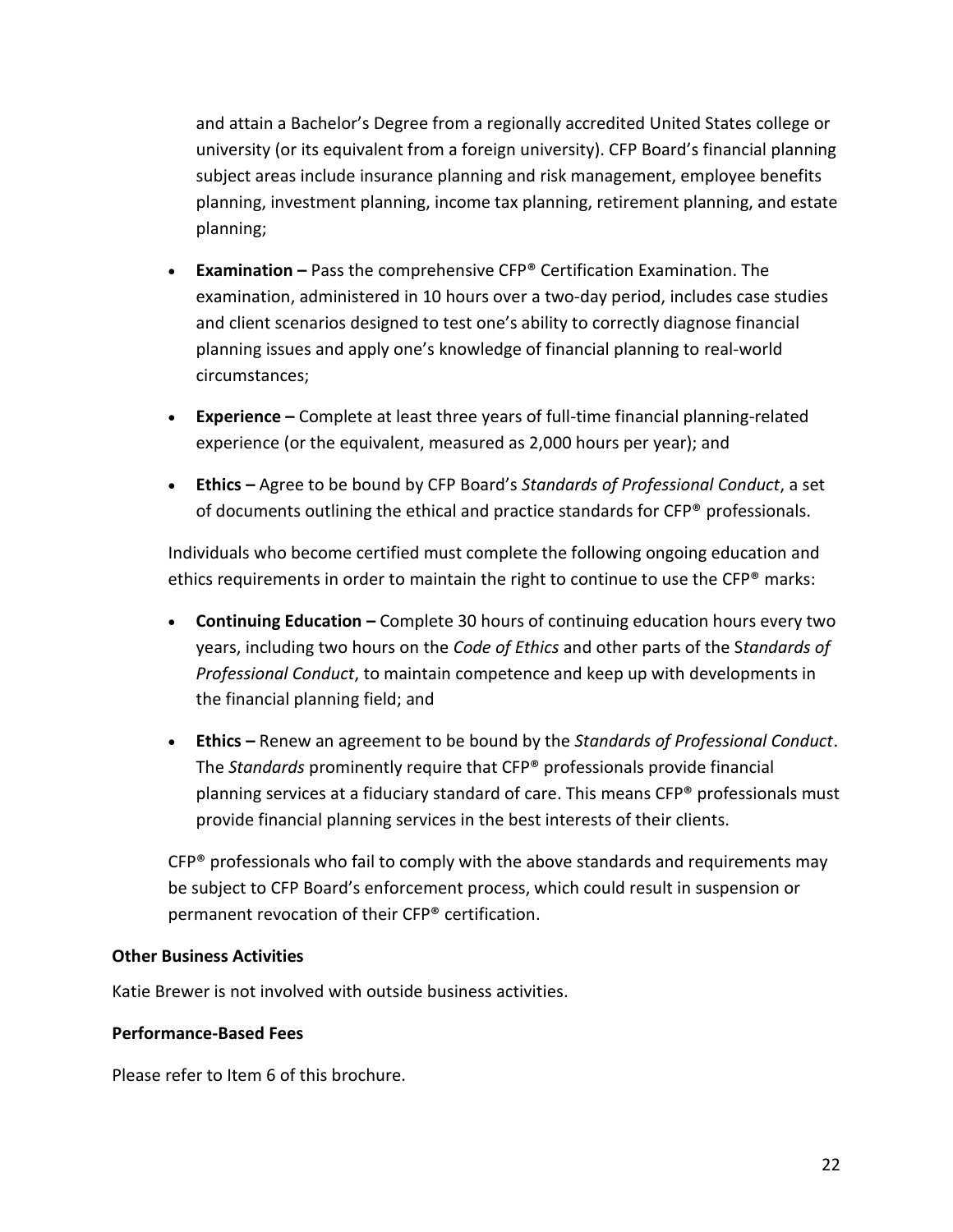### **Material Disciplinary Disclosures**

No management person at Your Richest Life, LLC has ever been involved in an arbitration claim of any kind or been found liable in a civil, self-regulatory organization, or administrative proceeding.

### **Material Relationships That Management Persons Have With Issuers of Securities**

Your Richest Life, LLC, nor Katie Brewer, have any relationship or arrangement with issuers of securities.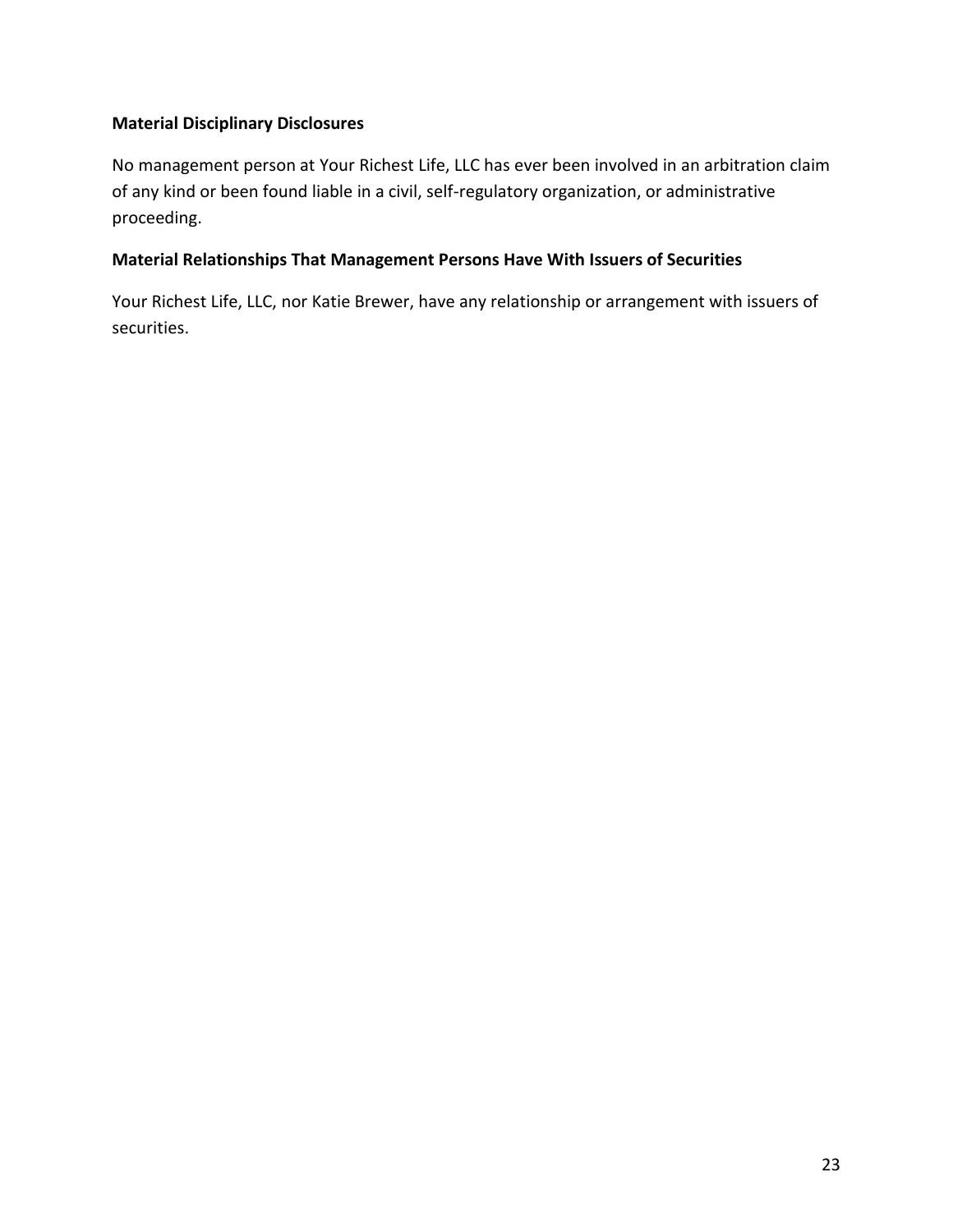### Your Richest Life, LLC

### DBA Your Richest Life

### **Form ADV Part 2B – Brochure Supplement**

### **Cover Page**

469-708-7975 1008 Ridge Rd Rockwall, TX 75087 March 30, 2020

*For*

### **Katie Brewer**

### President and Chief Compliance Officer

This brochure supplement provides information about Katie Brewer that supplements the Your Richest Life, LLC ("Your Richest Life") brochure. A copy of that brochure precedes this supplement. Please contact Katie Brewer if the Your Richest Life brochure is not included with this supplement or if you have any questions about the contents of this supplement.

Your Richest Life, LLC is wholly owned by Katie Brewer. Mrs. Brewer is a Licensed Investment Adviser Representative associated with the firm and is the Managing Member and Chief Compliance Officer. Her education and business experience and hiring requirements are presented here for your consideration. Mrs. Brewer is not associated with any other business activities and is not associated with a broker-dealer.

Additional information about Katie Brewer is available on the SEC's website at [www.adviserinfo.sec.gov.](http://www.adviserinfo.sec.gov/) Mrs. Brewer's CRD number is 4841855.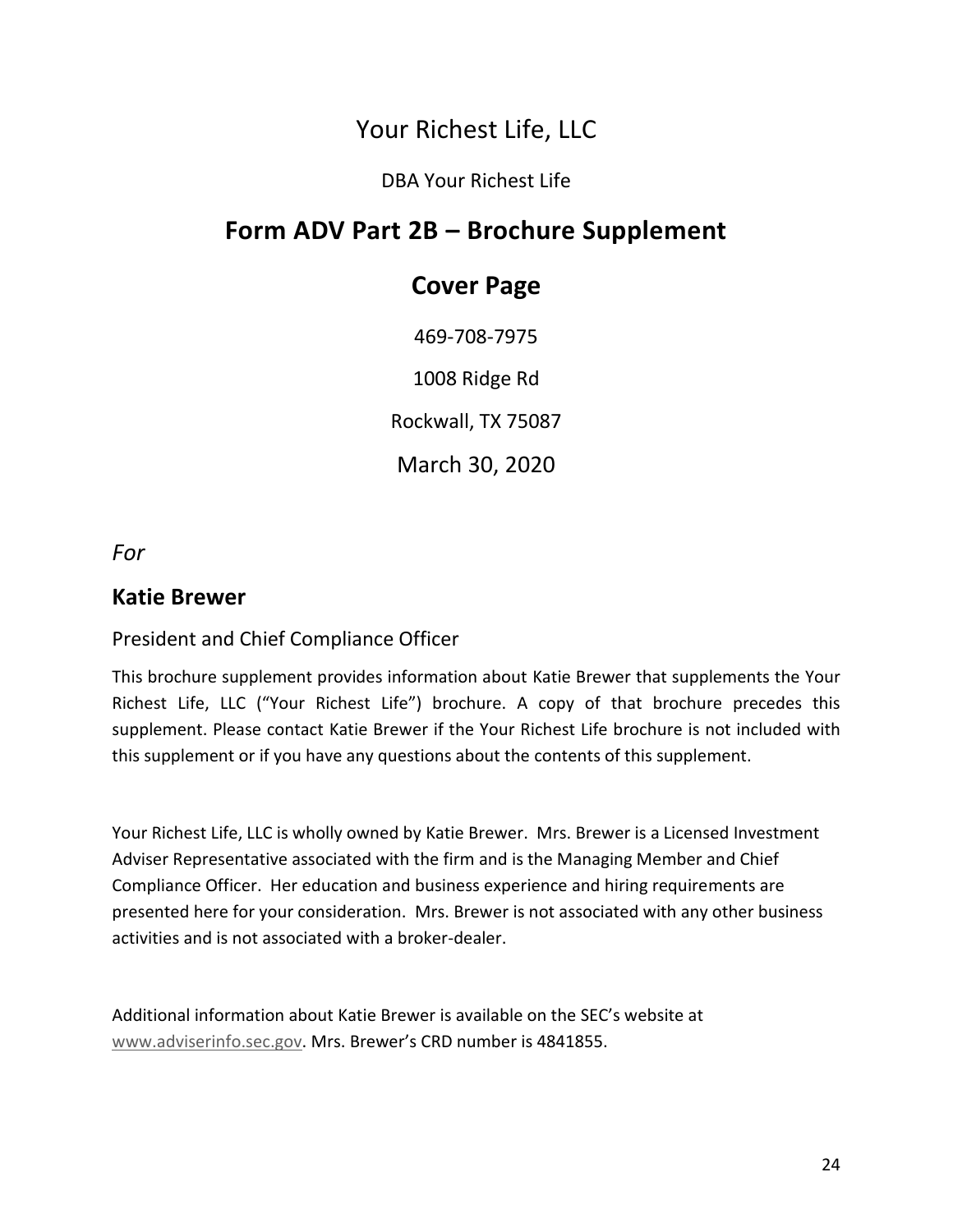# <span id="page-24-0"></span>Item 2: Educational Background and Business Experience

#### Katie Brewer

Born: 1980

#### **Educational Background**

- 2002 Bachelor of Science, Texas A&M University
- 2007 Certificate in Financial Planning, Southern Methodist University
- 2010 MBA, Texas Tech University

#### **Business Experience**

- 04/2014 Present, Your Richest Life, LLC, President and CCO
- 09/2012 02/2014, LearnVest, Financial Planner
- 11/2011 01/2013, Placemark Investments, Marketing Manager
- 11/2010 11/2011, Thrivent Financial, Regional Marketing Specialist
- 12/2008 10/2010, Various Financial Planning Firms, Financial Planner
- 05/2007 12/2008, Quest Capital Management, Associate Financial Planner

#### **Professional Designations, Licensing & Exams**

**CERTIFIED FINANCIAL PLANNER™, CFP®,** and federally registered CFP (with flame design) marks (collectively, the "CFP® marks") are professional certification marks granted in the United States by Certified Financial Planner Board of Standards, Inc. ("CFP Board").

The CFP® certification is a voluntary certification; no federal or state law or regulation requires financial planners to hold CFP® certification. It is recognized in the United States and a number of other countries for its (1) high standard of professional education; (2) stringent code of conduct and standards of practice; and (3) ethical requirements that govern professional engagements with clients. Currently, more than 68,000 individuals have obtained CFP® certification in the United States.

To attain the right to use the CFP® marks, an individual must satisfactorily fulfill the following requirements:

• **Education –** Complete an advanced college-level course of study addressing the financial planning subject areas that CFP Board's studies have determined as necessary for the competent and professional delivery of financial planning services, and attain a Bachelor's Degree from a regionally accredited United States college or university (or its equivalent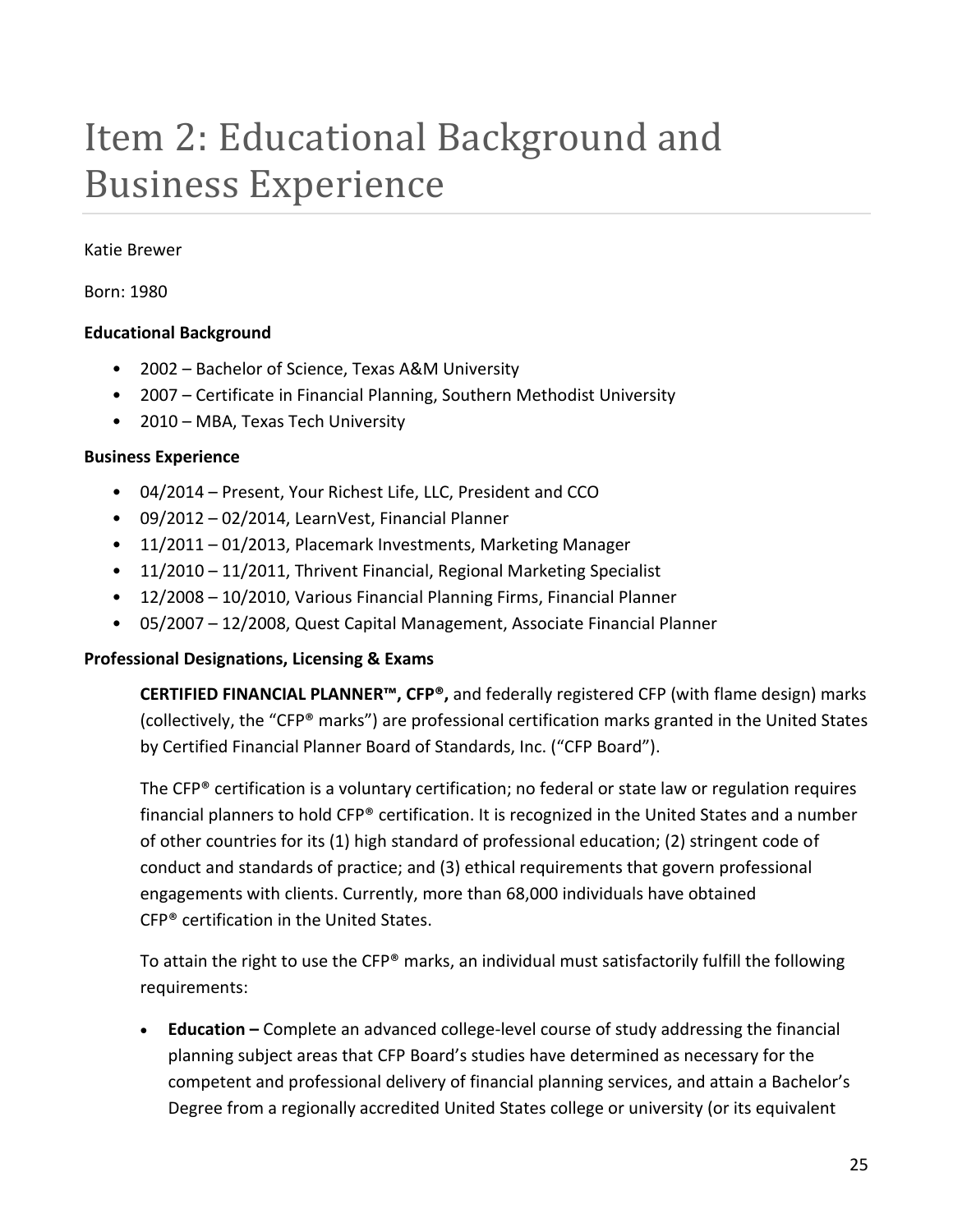from a foreign university). CFP Board's financial planning subject areas include insurance planning and risk management, employee benefits planning, investment planning, income tax planning, retirement planning, and estate planning;

- **Examination –** Pass the comprehensive CFP® Certification Examination. The examination, administered in 10 hours over a two-day period, includes case studies and client scenarios designed to test one's ability to correctly diagnose financial planning issues and apply one's knowledge of financial planning to real-world circumstances;
- **Experience –** Complete at least three years of full-time financial planning-related experience (or the equivalent, measured as 2,000 hours per year); and
- **Ethics –** Agree to be bound by CFP Board's *Standards of Professional Conduct*, a set of documents outlining the ethical and practice standards for CFP® professionals.

Individuals who become certified must complete the following ongoing education and ethics requirements in order to maintain the right to continue to use the CFP® marks:

- **Continuing Education –** Complete 30 hours of continuing education hours every two years, including two hours on the *Code of Ethics* and other parts of the S*tandards of Professional Conduct*, to maintain competence and keep up with developments in the financial planning field; and
- **Ethics –** Renew an agreement to be bound by the *Standards of Professional Conduct*. The *Standards* prominently require that CFP® professionals provide financial planning services at a fiduciary standard of care. This means CFP® professionals must provide financial planning services in the best interests of their clients.

CFP® professionals who fail to comply with the above standards and requirements may be subject to CFP Board's enforcement process, which could result in suspension or permanent revocation of their CFP® certification.

# <span id="page-25-0"></span>Item 3: Disciplinary Information

No management person at Your Richest Life, LLC has ever been involved in an arbitration claim of any kind or been found liable in a civil, self-regulatory organization, or administrative proceeding.

## <span id="page-25-1"></span>Item 4: Other Business Activities

Katie Brewer is not involved with outside business activities.